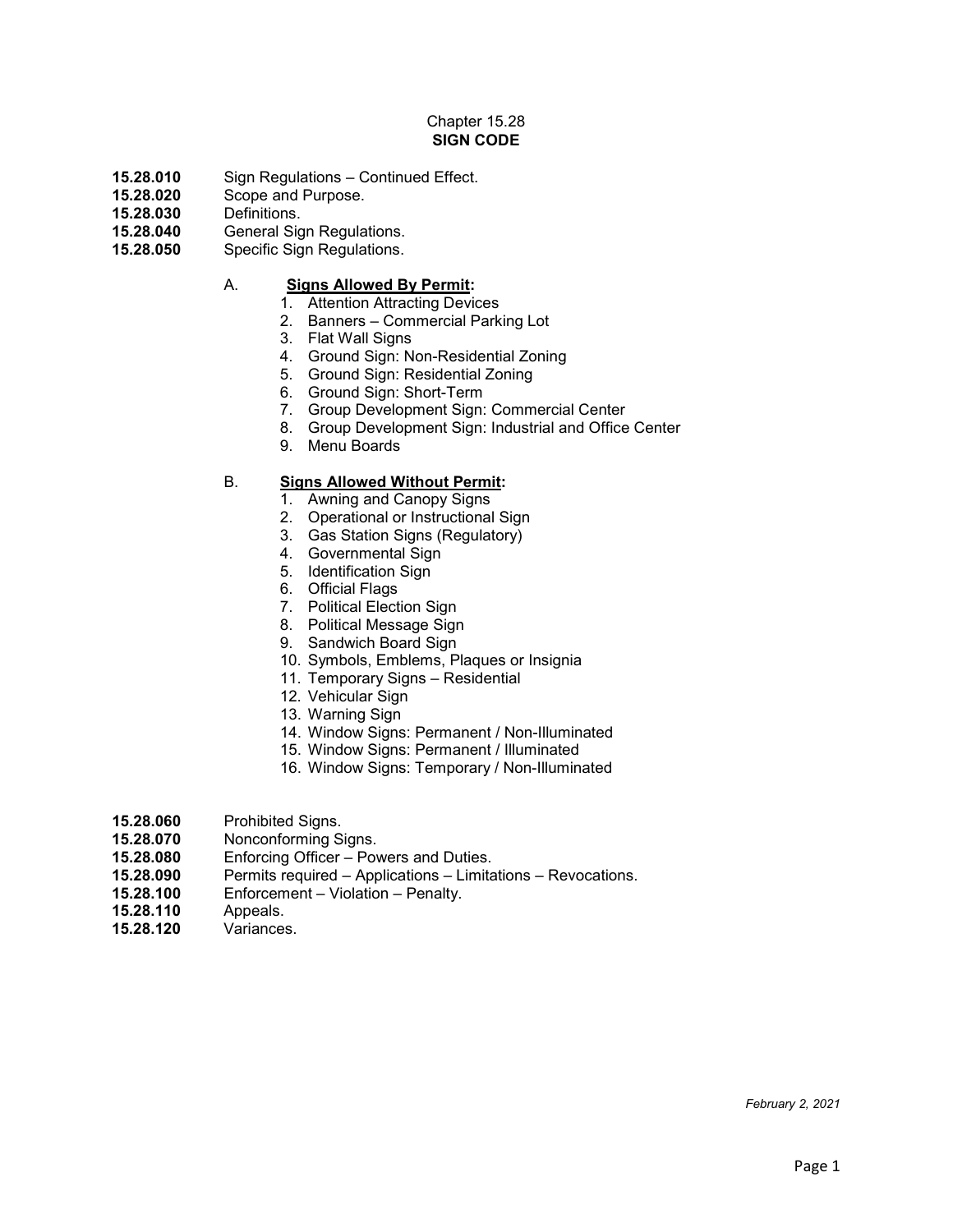#### **15.28.010 - Sign regulations—Continued effect.**

The sign regulations of the Village set forth in the ordinance codified in this chapter, passed and approved on April 7, 1992, as amended and supplemented from time to time, are continued in full force and effect.

(Prior code § 29.01)

#### **15.28.020 - Scope and purpose.**

The purposes of the sign regulations of this chapter are to protect the public welfare and safety of the community, to maintain and upgrade the character of the immediate respective areas in which signs are located, and to stabilize and improve taxable values. To this end: (1) the size and number of signs shall be limited; and (2) the design and character of signs shall be such as to protect and enhance the Village's attractiveness to tourists and visitors, as well as to the local inhabitants, thereby increasing local property values and improving the economic welfare of the community, and, to this end, signs shall not, among other things, conflict with the reasonable visibility of other existing signs , create traffic hazards, or be inconsistent with the Village's architectural theme or other aesthetic standards prevailing in the vicinity.

#### **15.28.030 – General Definitions.**

For purposes of this Chapter 15.28, the following terms shall have the meanings provided herein:

"Obsolete sign" means any sign that is nonconforming, pertaining to a business which is no longer operating on-site, or which pertains to any event or activity that has ended or has otherwise been terminated, or where sign face has been removed of lettering or where sign has no lettering or other markings.

"Portable sign" means a sign, usually of a temporary nature, not securely anchored to the ground or to a building or structure, including but not limited to a sign on wheels or on a trailer, except for signs that are worn or carried by a person.

"Sign" means any publicly-displayed sign, structure, display, banner, symbol, notice or device, whether fixed in place or portable, that is used primarily for visual communication, including, but not limited to, advertising or attracting public notice to any business or any person, firm, or organization conducting business; identifying a product or service rendered; advertising or attracting attention to any event; or communicating any message or idea. Any double-faced sign shall constitute a single sign.

"Sign area" means the surface area of a sign measured to the outside of the sign structure on only one face of the sign, and including all of the display area and all the elements of the matter displayed. For wall signs composed of individual letters, figures, or symbols attached to a building or structure, the area comprising the entire gross area of the message or display shall be measured without deduction for space between letters or symbols. The sign area shall be measured in square feet.

"Sign face" means the part of the sign that contains the message, display, or informative content. Sign face does not include structural portions of a sign that are distinguished from the message, display, or informative content, such as by separation borders or decorative trim.

"Sign height" means the vertical distance measured from the lowest grade of the ground immediately below the sign to the highest point of the sign.

### **15.28.040 General Sign Regulations**

1. All components of a sign (including any letters, figures, characters, or representations in cut-out or irregular form maintained in conjunction with, attached to, or superimposed upon any sign) shall be safely and securely built or attached to the sign structure and shall comply with all requirements of this chapter.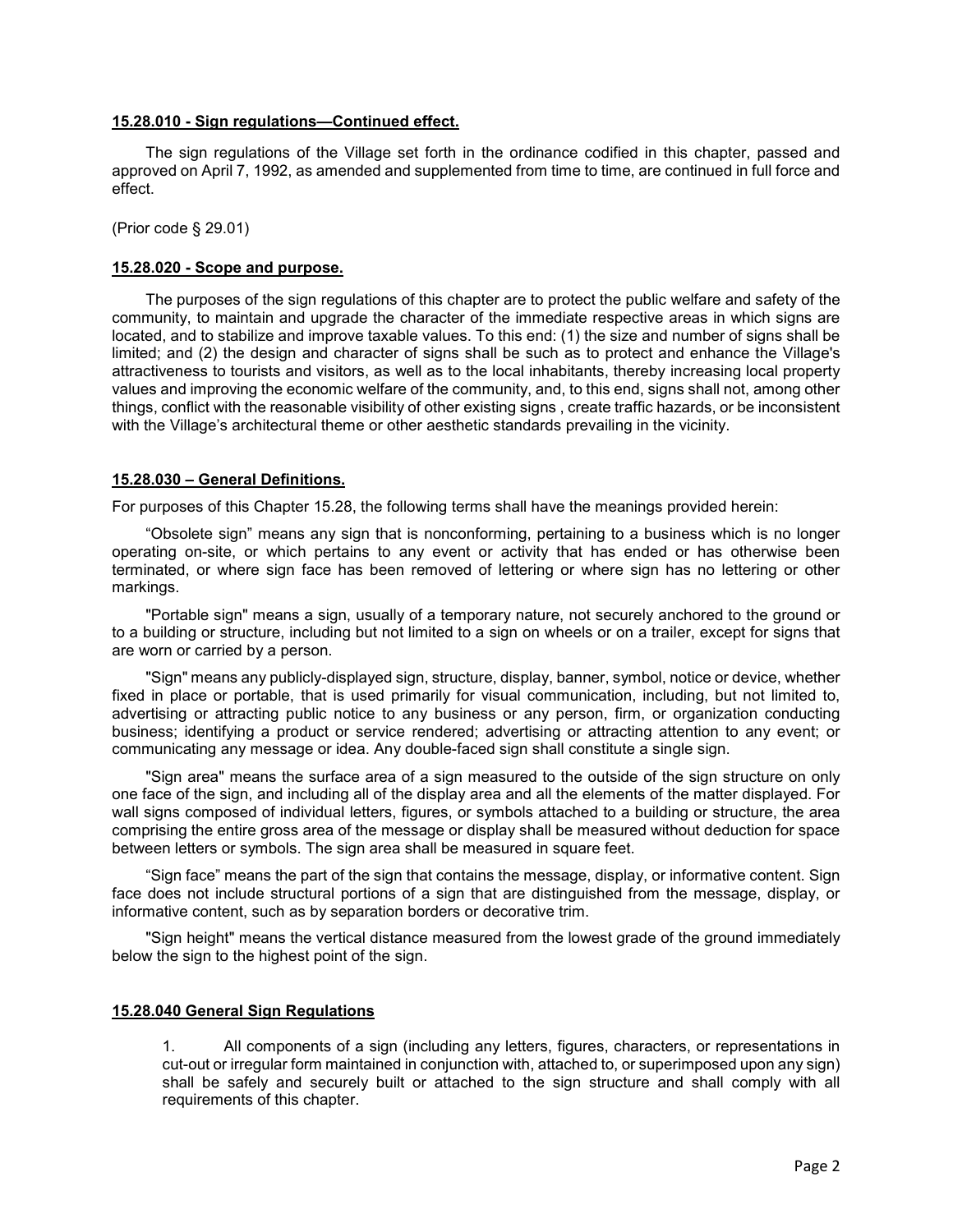2. Except as may be required for sign illumination, no sign shall be located within eight feet of any electric power line, service drops, or line conductors, or in any location where the designated representative of the Building Department finds a reasonable danger that an electric power line would come into contact with the sign.

3. All signs, and the premises surrounding the same, shall be maintained by the owner thereof in a clean, sanitary and inoffensive condition, and free and clear of all obnoxious substances, rubbish, weeds and in good repair.

- 4. Sign Illumination.
	- a. Signs may be illuminated, including by internal illumination or indirect illumination, only as specifically authorized by this Chapter.
	- b. Except as authorized by Section 15.28.050.A(4)(k), any internally-illuminated sign shall be designed such that only individual letters, numbers, and other symbols or content is illuminated or back-lit, and the sign background shall not be internally illuminated unless expressly authorized by this Chapter. Space shall be provided between letter and number components and between letters and numbers. Letters and numbers shall not appear as one mass.
	- c. Any externally-illuminated sign shall be illuminated only by a light source that is arranged such that light is reflected off the sign.
	- d. No illuminated sign shall be permitted within fifty (50) feet of any residentially zoned property unless the illumination of the sign is so designed that it does not shine directly onto the adjacent property.
	- e. In the event that a sign is permitted to be externally illuminated, the light shall not shine or extend into any street right-of-way.

5. No more than twenty-five (25) percent of the total glass area of any window pane or glass door may be covered by signs.

6. For signs allowed by permit, except for Flat Wall Signs and Attention Attracting Devices referenced in Section 5.28.050.A, in the General Business district, no more than five exterior signs shall be allowed on a single zoning lot at any given time.

- 7. Subarea Plans.
	- a. Notwithstanding any other provisions of this chapter, adopted subarea plan sign stipulations and architectural treatments required for signs in Chapter 15.48 Building Façade Architectural Design Standards shall become part of this Chapter. Depictions, illustrations, and text set forth in any adopted subarea plan shall regulate signs in the applicable subarea. In the case of conflict between this Chapter and an adopted subarea plan, the more restrictive standard shall apply.
	- b. Notwithstanding any other provisions of this chapter, the following additional regulations shall apply to signs within the areas specified:
		- i. Signs on properties fronting Route 45, Atkinson Road, Route 83, Route 120, Rollins Road, Peterson Road, Alleghany Road, Route 137, or Washington Street shall be subject to the following additional regulations: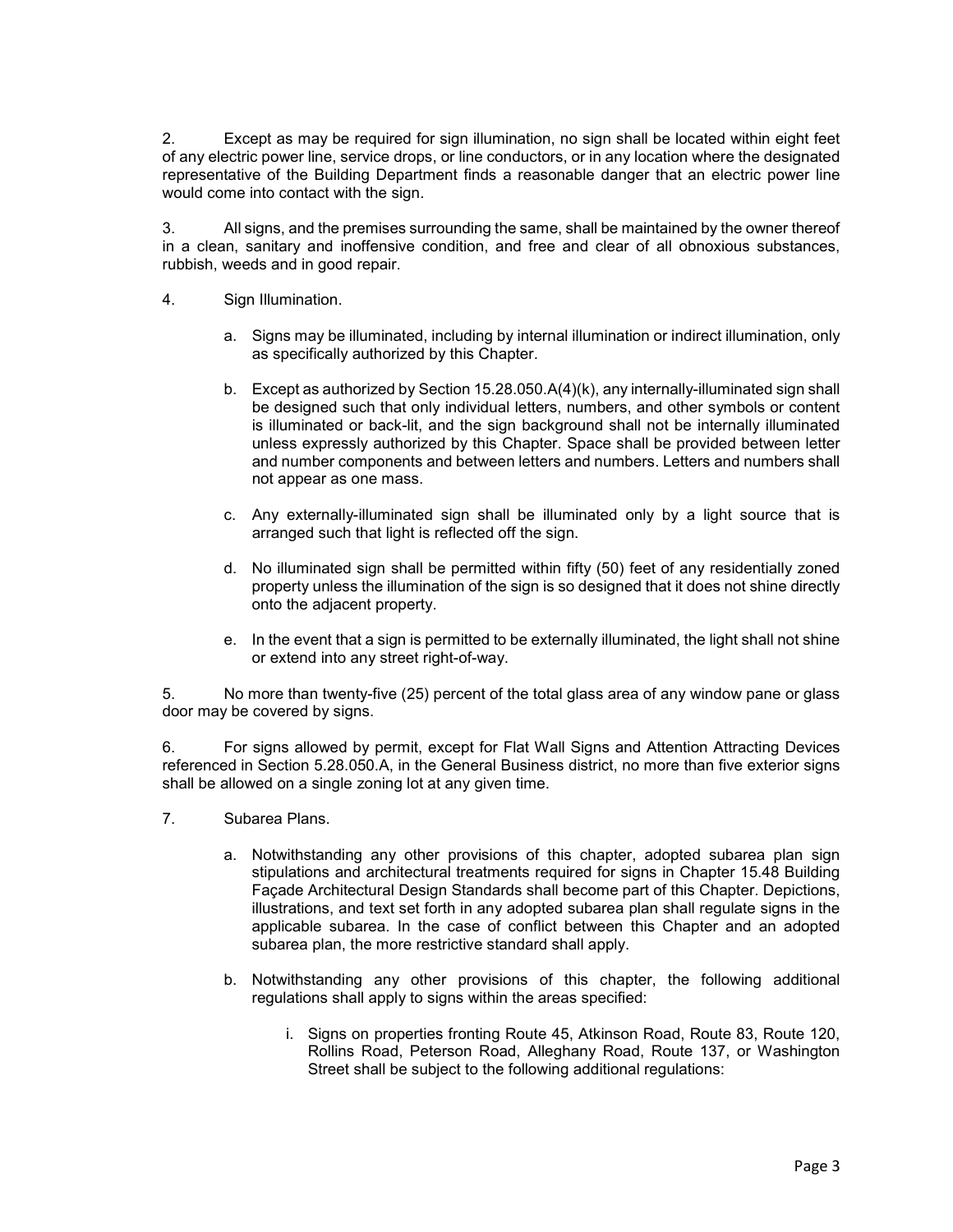- 1. Wall Signs. Wall signs may be internally or externally illuminated, provided however that only individual letters or symbols may be internally illuminated. The sign background shall not be internally illuminated.
- 2. Ground Signs.
	- a. Ground signs may be internally or externally illuminated, provided however that only individual letters or symbols may be internally illuminated. The sign background shall not be internally illuminated.
	- b. Ground signs shall have a single support structure made of decorative wood, stone, or brick. The support structure shall be equal in width to the width of the sign.
- ii. Signs on properties zoned in the Central Business District or the Central Business A District shall be subject to the following additional regulations:
	- 1. Wall Signs.
		- a. Wall signs may be externally illuminated with either up or down lighting. Internal illumination is prohibited.
		- b. Wall signs shall be constructed of wood or water-resistant synthetic wood.
	- 2. Ground Signs:
		- a. Ground signs may be externally illuminated with either up or down lighting, provided that the light does not shine onto adjacent properties or the public right-of-way. Internal illumination is prohibited.
		- b. Ground signs shall be constructed of wood or water-resistant synthetic wood and have a single support structure made of decorative wood, stone, or brick. The support structure shall be equal in width to the width of the sign.

### **5.28.050 Specific Sign Regulations.**

A. Signs allowed by permit. The following signs shall be permitted upon issuance of a permit therefor in accordance with Section 15.28.090 of this Chapter:

### **1. Attention Attracting Devices**

- a. Definition*:* Attention attracting devices are permanent or temporary devices that flutter, rotate, flash, or move for purposes of attracting attention, promotion, or advertising, including, but not limited to, balloons or other gas-filled figures, propellers, spinners, streamers, reflectors, and unshielded electric lamp bulbs (excluding holiday lights for nationally recognized holidays) and any banner-type sign constructed of cloth, canvas, light fabric, cardboard, wallboard, or other light materials, with or without frames, that is intended to be displayed on a temporary basis, other than signs classified as "Banners – Commercial Parking Lot" under Section 5.28.050.A.2 of this Chapter. This definition shall not be interpreted as including properly-displayed flags of any government or political subdivision.
- b. Attention-attracting devices, permanent or temporary, shall be prohibited; provided, however, that attention-attracting devices may be displayed in connection with grand openings, special promotions, or other similar special occasions not exceeding fourteen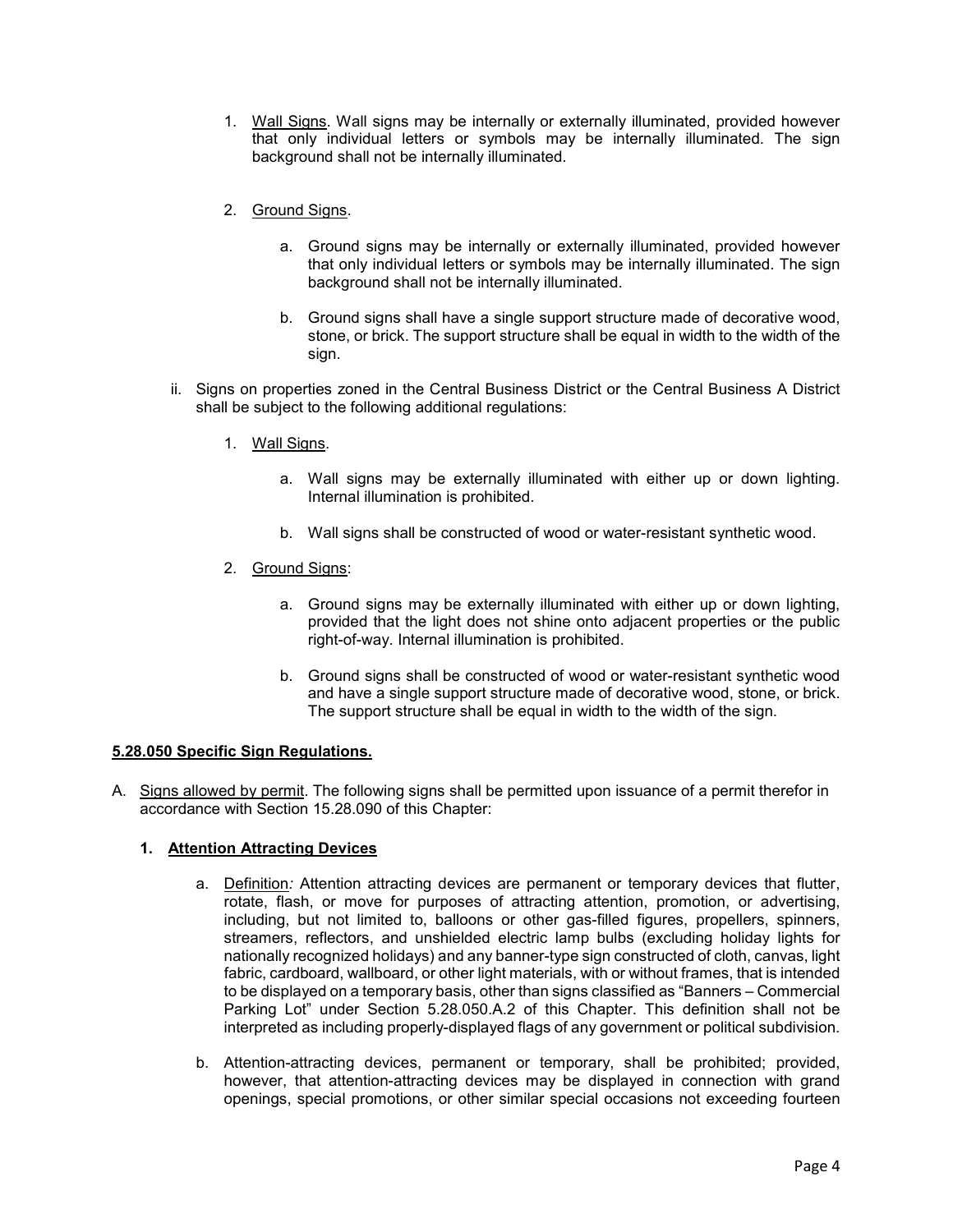(14) days in duration and not occurring more than two (2) times annually for any one zoning lot or multiple lots occupied by a single business or as otherwise authorized on a temporary basis by permit.

- c. Such signs shall not exceed thirty-two (32) square feet in sign area or 10 feet in sign height. Such signs shall not impair traffic safety or obstruct the view of traffic or traffic control signals.
- d. Such signs are permitted only within the General Business, Central Business, Central Business A, and Shopping Center Business zoning districts.

## **2. Banners – Commercial Parking Lot**

- a. Definition: Any banner-type sign constructed of cloth, vinyl, or similar light materials, with or without frames, that is displayed on a light pole located on a nonresidential zoning lot and in or immediately adjacent to a commercial parking lot or access drive.
- b. Such signs shall be securely attached to their support structure so that they do not flutter.
- c. Such signs shall not be illuminated.
- d. Such signs shall not exceed 28 inches in width and 48 inches in height.
- e. Such signs are permitted only in nonresidential zoning districts.

## **3. Flat Wall Signs**

- a. Definition*:* A sign which is attached to the facade of a building and where no part of the sign projects out more than twelve (12) inches from the facade as measured from the face of the building wall to which it is attached.
- b. No flat wall sign shall extend above the roof line nor beyond the edge of the building or wall to which is it affixed. No more than fifty (50) percent of the sign face area may be covered by letters, numbers, or symbols.
- c. In non-residential zoning districts, the aggregate sign area of all flat wall signs on a zoning lot shall not exceed the lesser of: (i) three square feet of sign area per linear foot of building frontage, or (ii) eighty (80) square feet.
- d. One flat wall sign may be erected and maintained on a single-use building, except for a single-use building on a corner lot which may have up to two signs (one sign on each façade). All flat wall signs on a single-use building shall meet all flat wall sign requirements of this chapter. Each use within a multi-use building may erect or maintain one wall sign per occupancy.
- e. In residential districts, any such sign shall not exceed 16 square feet in sign area.
- f. Permitted in all zoning districts.

### **4. Ground Sign: Non-Residential Zoning**

a. Definition*:* A freestanding sign having a single supporting structure. The support structure for a ground sign shall be made of decorative wood, stone, or brick and shall be equal in length to the width of the sign.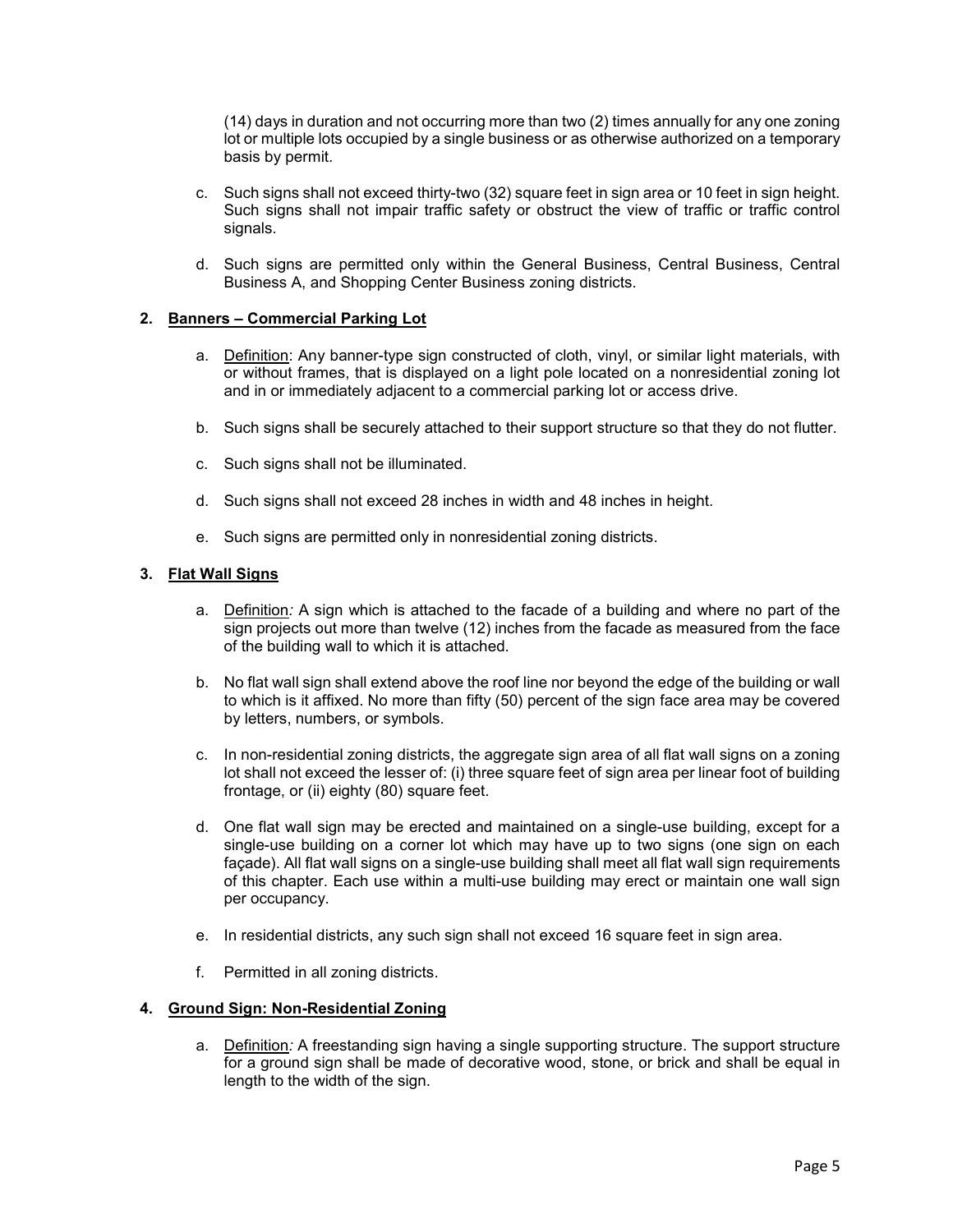- b. Ground signs shall be set back a minimum of seven feet from all right-of-way lines and shall not interfere with sight lines required for traffic safety.
- c. No more than one ground sign having a maximum of two display surfaces shall be permitted on any zoning lot or any two or more contiguous zoning lots that are under common use (collectively for purposes of this subsection 15.28.050(A)(1)(4), a "*Lot*"), except that any such Lot with street frontage of three hundred fifty (350) feet or more may have two ground signs located not less than two hundred fifty (250) feet apart. In the case of a corner lot, either street (but not both) may be designated for the purpose of determining frontage.
- d. Except in the Commercial Transition (CT) and Commercial Transition Limited (CTL) zoning districts, ground signs shall not exceed ten and a half feet in sign height, and the support structure of the sign shall not exceed four feet in height.
- e. Except in the CT and CTL zoning districts, the maximum sign area of each display surface shall be based upon a Lot's street frontage as follows:

| Lot Frontage                         | Maximum Size of Each Sign's Sign Area                                                                                                           |
|--------------------------------------|-------------------------------------------------------------------------------------------------------------------------------------------------|
| $50'$ or less                        | 25 square feet                                                                                                                                  |
| Over 50' but not more<br>than $100'$ | 25 square feet plus one additional square foot of sign area for each five feet, or<br>major fraction thereof, of lot frontage in excess of 50'  |
| Over 100' but not<br>more than 250'  | 35 square feet plus two additional square feet of sign area for each five feet, or<br>major fraction thereof, of lot frontage in excess of 100' |
| Over 250'                            | square feet, which is the maximum allowed<br>70                                                                                                 |

- f. In the CT and CTL zoning classifications, ground signs shall not exceed five feet in sign height and thirty (30) square feet in sign area.
- g. Where two ground signs are permitted on a Lot, each sign may contain the maximum sign area for each display area as permitted in the foregoing table.
- h. Ground signs may be internally or externally illuminated, subject to the requirements of Section 15.28.040(4) and 15.28.040(7).
- i. All parts of a ground sign shall be the same width.
- j. Ground signs may be, or may include, an electronic message board sign, being a sign capable of displaying messages by electronic or digital means. The electronic message board sign shall be limited to one color and shall not use light emitting diode (LED) technology. The display shall not change more than once every eight seconds. The electronic message board shall be not exceed three feet in height and shall not be wider than the sign face or base of the ground sign to which it is affixed.
- k. Ground signs may be, or may include, a changeable copy sign, being a sign on which copy is changed manually. Subject to Sections 15.28.040(4) and 15.28.040(7), the sign face of a changeable copy sign may be internally illuminated provided individual letters are not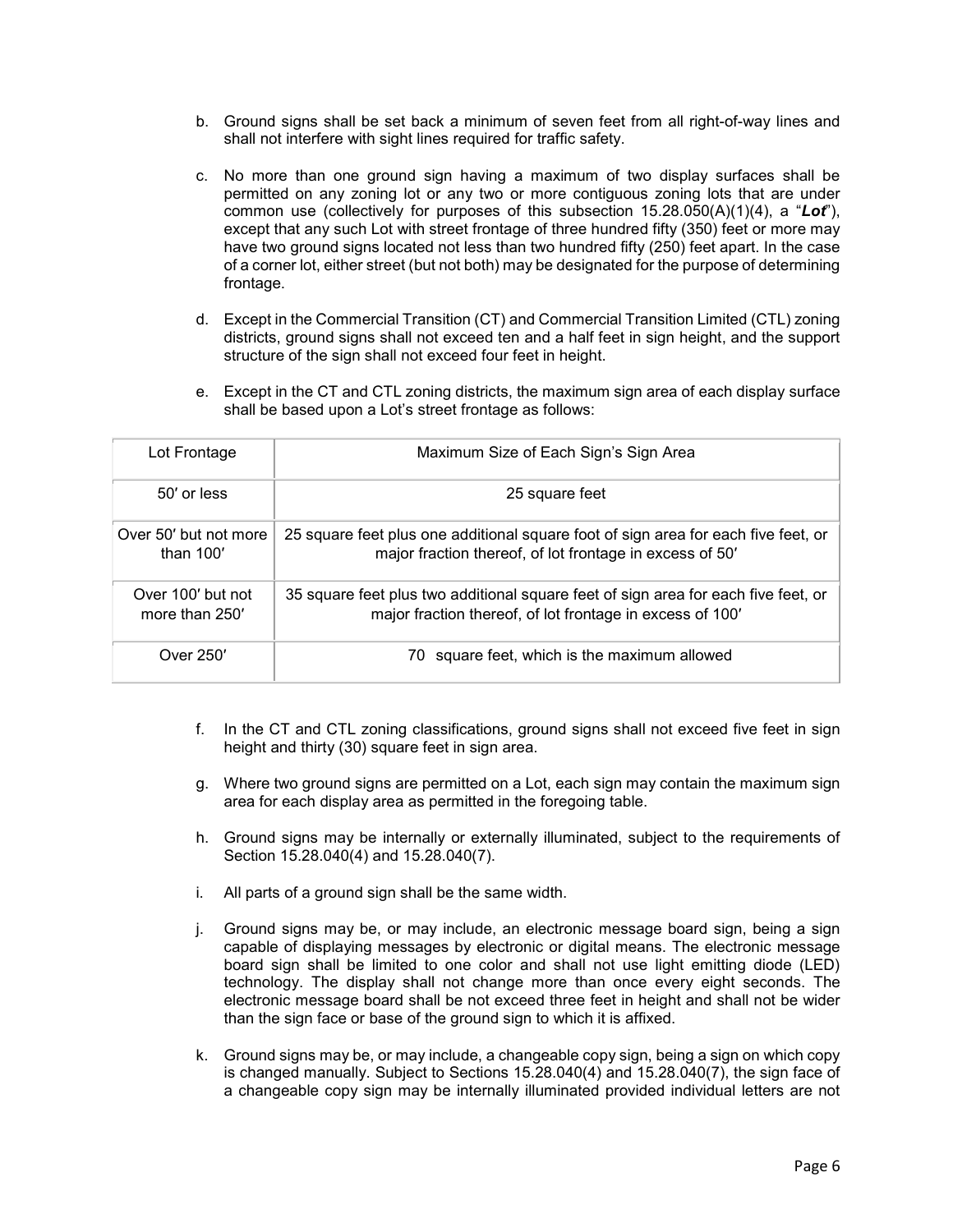illuminated. The changeable copy sign shall not exceed three feet in height and shall not be wider than the sign face or base of the ground sign to which it is affixed.

l. Ground signs are permitted (i) in all non-residential zoning districts, and (ii) on zoning lots that are located in a residential zoning district but have a non-residential principal use authorized pursuant to the Village's Zoning Ordinance.

# **5. Ground Sign: Residential Zoning**

- a. Definition: A freestanding sign having a single supporting structure. The support structure for a ground sign shall be made of decorative wood, stone, or brick and shall be equal in length to the width of the sign.
- b. Such signs shall be located only at the entrance to a neighborhood area such as a subdivision or housing development and shall not be located on an individual residential lot.
- c. Such signs shall not exceed forty-five (45) square feet in sign area and six feet in sign height and may be located at each entrance to a neighborhood area, provided that adequate sight clear distance is provided. Such signs may not be erected within the municipal right-of-way unless approved by the Village Board. Such signs shall not include any electronic message board sign or LED technology.
- d. Permitted in all residential zoning classifications.

# **6. Ground Sign – Short-Term**

- a. Definition*:* A freestanding sign having a single supporting structure that is intended to be displayed on a short-term basis not exceeding one year.
- b. Such signs shall not exceed thirty-two (32) square feet in sign area and ten (10) feet in sign height.
- c. Such signs shall be made of wood, water resistant synthetic wood, plastic, or similar weather-resistant materials and shall be safely and securely attached to the ground.
- d. No more than one such sign shall be permitted on each public street frontage of a zoning lot, and such signs shall not be located within fifteen (15) feet of a street intersection.
- e. Permitted only on vacant or undeveloped zoning lots located in nonresidential zoning classifications.

# **7. Group Development Sign: Commercial Center**

- a. Definition: Freestanding sign accessory to a "commercial center," being a building or group of buildings comprising an integrated retail center complex that contains at least seventyfive thousand (75,000) square feet of floor area and is divided into six or more separate owner or tenant spaces for the operation of retail and/or commercial uses under separate ownership and control.
- b. Such signs are permitted only in accordance with the standards below:
	- i. A commercial center may have one Group Development Sign: Commercial Center signs shall be located at a common entrance to the commercial center, provided, however, that if the premise has frontage along two or more streets, a second such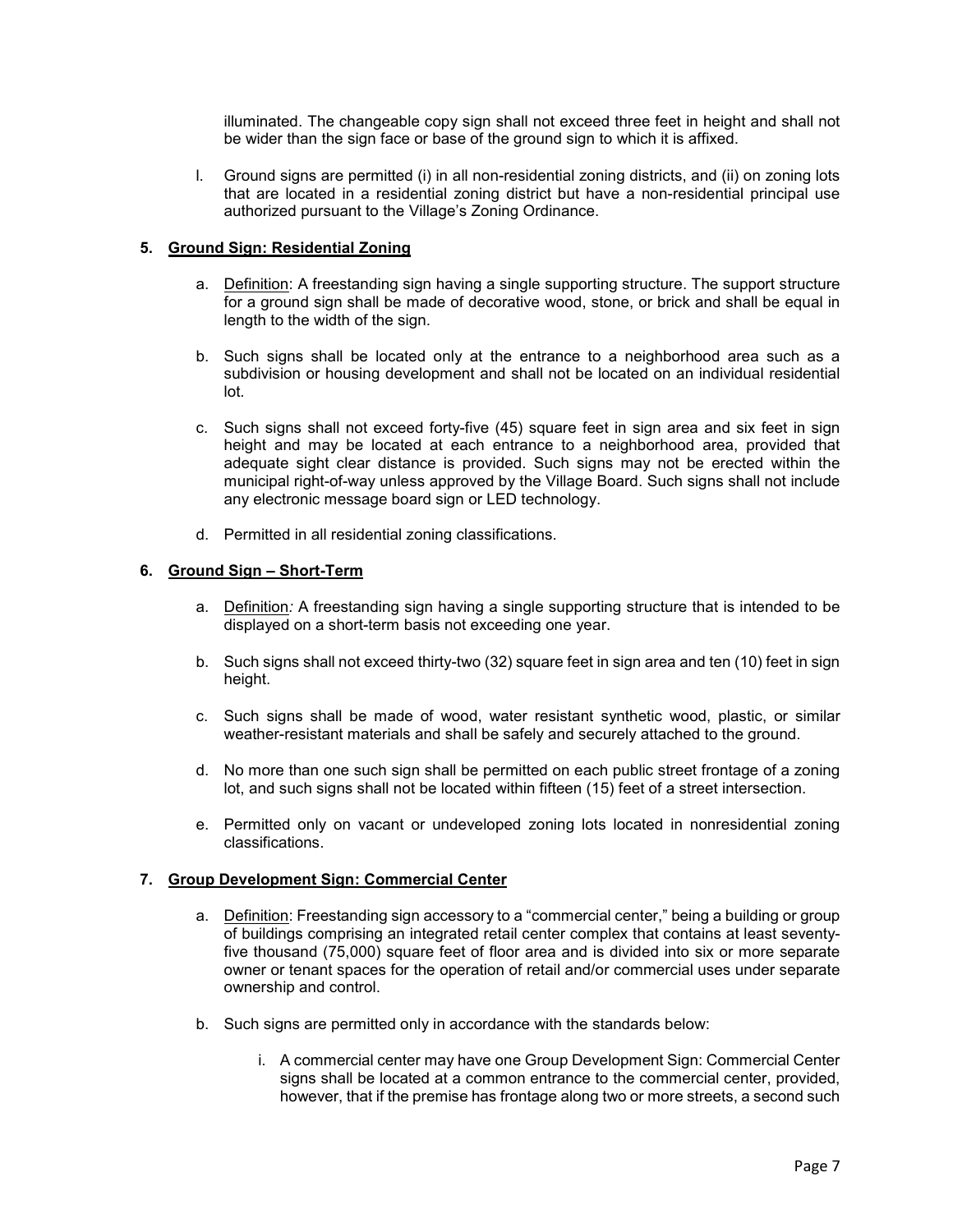sign shall be permitted on the second frontage. No commercial center shall have more than two such signs.

- ii. Such signs shall not exceed twenty (20) feet in sign height or two hundred fifty (250) square feet in sign area. No portion of a sign face shall be less than eight feet above grade. No portion of the sign shall be located within five feet of any right-of-way line.
- iii. Such signs shall have a single background color, lettering style, and lettering color.
- iv. A light emitting diode (LED) sign (being a sign displaying messages that are created or changeable by electronic means, including LED and similar technology such as liquid crystal display signs, fiber optic signs, plasma display screen signs, or incandescent signs) may be permitted as part of a Group Development Sign: Commercial Center sign that complies with the applicable provisions of this chapter, subject to the following limitations:
	- 1. LED signs shall be a minimum five hundred (500) feet away from any residential structure.
	- 2. The maximum sign area of the LED sign shall be the lesser of:
		- a. Thirty (30) percent of the total sign area of the Group Development Sign: Commercial Center sign; or
		- b. One square foot per one thousand two hundred twenty (1,220) square feet of commercial floor area within the commercial center; or
		- c. Seventy (70) square feet.
	- 3. LED colors shall be limited to three colors. Images shall be softened at dusk.
	- 4. Words and images shall not change more frequently than once every eight seconds, except for limited animation authorized by the sign permit.
	- 5. Messages or images displayed through an LED screen shall not blink, flicker, flash, or scintillate.
	- 6. LED signs should be compatible and fit within the existing sign structure and face.
- c. Permitted in the Shopping Center Business and General Business zoning districts.

# **8. Group Development Sign: Industrial and/or Office Center**

- a. Definition: Freestanding sign accessory to an industrial and/or officer center, being a building or group of buildings comprising an integrated complex that contains six or more separate owner or tenant spaces for the operation of industrial and/or office uses under separate ownership and control.
- b. Such signs are permitted only in accordance with the standards below:
	- i. An industrial and/or office center may have one Group Development Sign: Industrial and/or Office Center sign.
	- ii. Such signs shall not exceed twenty (20) feet in sign height, and the sign area shall not exceed the lesser of: (i) twenty (20) square feet of sign area per acre of land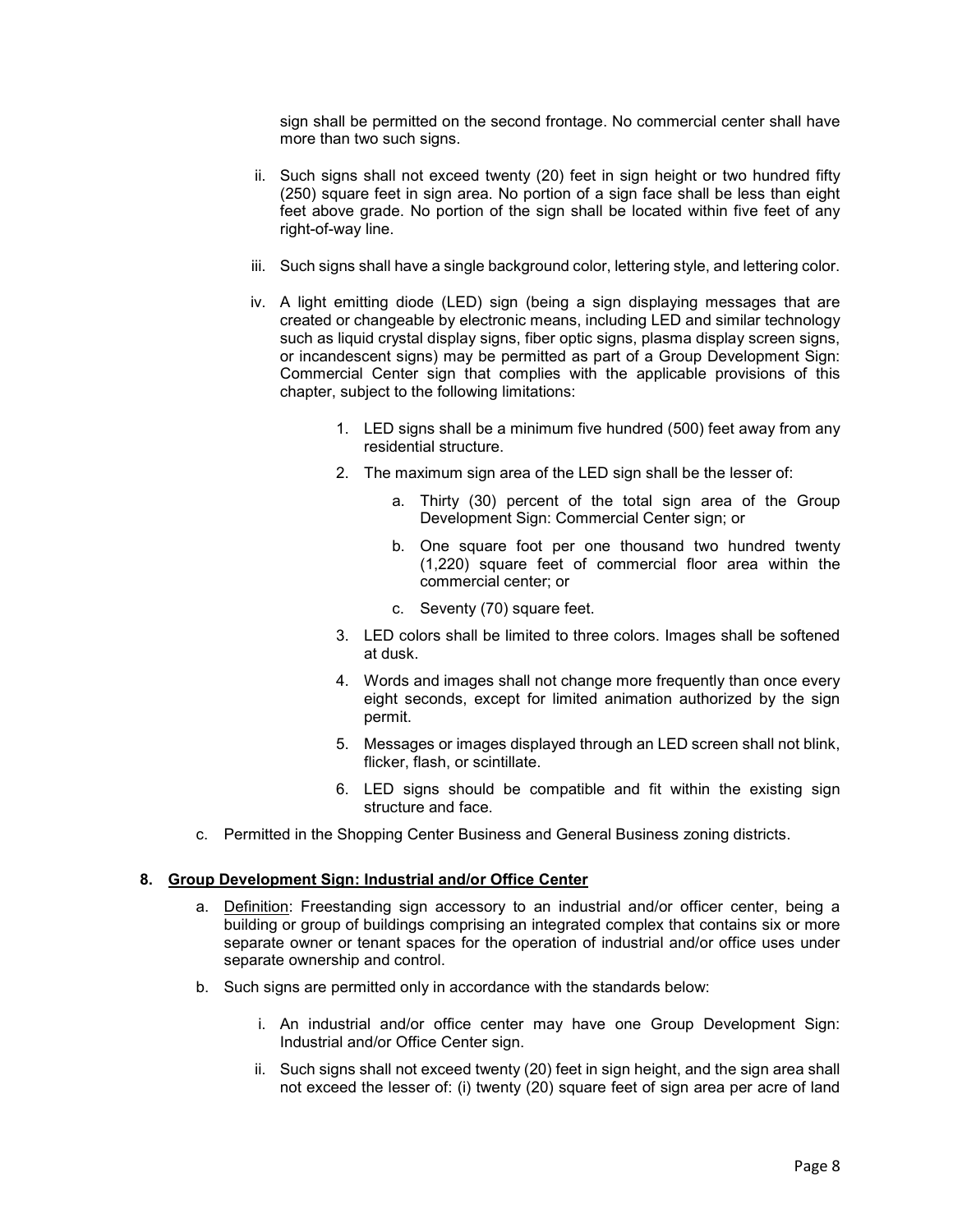for the zoning lot or lots comprising the industrial and/or office center, excluding public streets or alleys, or (ii) one hundred twenty-eight (128) square feet.

- iii. Such signs shall have a single background color, lettering style, and lettering color.
- iv. Where individual uses within an industrial and/or office center are located inside a grouping or complex without visible frontage facing a public street, a directory not exceeding thirty (30) square feet in sign area, stating only the name of each such use and its location within the grouping, may be installed at any pedestrian entrance to the industrial and/or office center.
- c. Permitted in the General Industry, Limited Industrial, Limited Industrial A, Office and Research zoning districts.

### **9. Menu Boards**

- a. Definition: A freestanding sign displaying restaurant pricing and offerings for a restaurant on the same zoning lot.
- b. Menu boards shall be allowed in conjunction with a drive-through restaurant or other drivethrough pick up area with the following restrictions:
	- i. No more than two such signs on a zoning lot;
	- ii. No more than thirty-two (32) square feet in sign area for each sign; and
	- iii. Maximum sign height of six feet.
- c. Menu boards may be internally illuminated.
- d. Permitted in the Shopping Center Business and General Business zoning classifications.

B. Signs allowed without permit: Except as otherwise specifically provided in this Chapter, the following signs, subject to the following limitations, are permitted without a permit in the zoning districts specified below. Such signs shall not be used for the purpose of calculating the total number of allowable signs or sign area for a zoning lot, but shall comply with all other regulations of this Chapter:

### **1. Awning and Canopy Signs**

a. Definitions:

Awning – A roofed structure constructed of fabric / canvas placed so as to extend outward from the building providing a protective shield for doors, windows and other openings with supports extending out in a continuous slope away from the building and supported entirely by the building. Awnings shall comply with all applicable building regulations and the Grayslake Architectural Standards.

Canopy – An overhead roof or structure over which a fabric, metal covering, or other allowed roofing material is attached to provide shade or shelter from weather. A canopy shall be securely supported by the building and/or other support structures (i.e. on poles) and comply with all applicable building regulations and the Grayslake Architectural Standards.

Awning Sign – Any sign painted, printed, securely attached, or otherwise applied to any face of an awning, excluding flat wall signs. Illuminated awning signs are prohibited.

Canopy Sign – A sign painted, printed, securely attached, or otherwise applied to the vertical face of the canopy, excluding flat wall signs.

b. Awning and canopy signs are permitted subject to the following: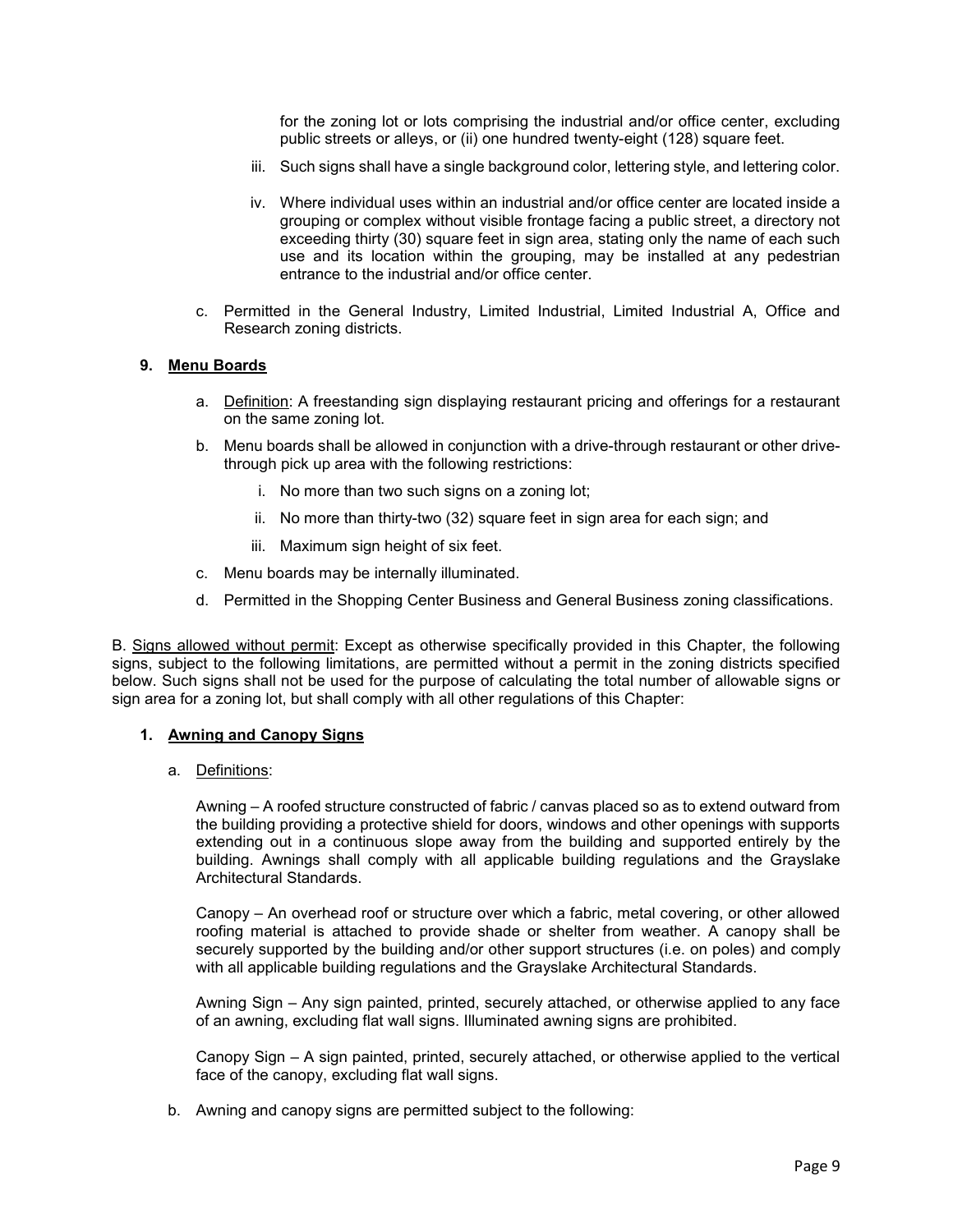- 1. No portion of an awning or canopy, except canopy supports as allowed by code, shall be less than eight feet above the level of the public sidewalk.
- 2. No awning or canopy shall be permitted to extend within four feet of the curb.
- 3. Backlit awnings and canopies are prohibited.
- 4. All frames and supports shall be made of metal or other rigid material.
- 5. Communicative content may be printed on the portion of an awning or canopy above the valance, but this shall be limited to one awning or canopy only. However, in the case of a corner lot, awnings or canopies with printing above each valance shall be permitted on each street frontage. Any communicative content printed above the valance shall be limited as follows:
	- a. Lettering shall be limited to twenty-five (25) percent of the awning or canopy, as measured from the point of attachment to the building to the bottom of the fully extended awning or canopy excluding the valance. Letters shall be limited to fifty (50) percent of the width of the awning or canopy.
	- b. Images other than lettering shall be limited to fifty (50) percent of the height of the awning or canopy, as measured from the point of the attachment to the building or support structure to the bottom of the fully extended awning or canopy.
- 7. If a building includes a canopy, each use shall be permitted one sign attached under or printed on such canopy, not to exceed fifteen (15) square feet in sign area.
- c. Permitted in all nonresidential zoning classifications.

# **2. Operational or Instructional Sign**

- a. Definition: A sign designating entrances, exits, service areas, parking areas or restrooms, or otherwise notifying or instructing the public about the functional operation of the building or premises.
- b. Such signs, except entrance and exit signs, shall not exceed eight square feet in sign area and shall not exceed six feet in sign height. Entrance and exit signs shall not exceed two square feet in sign area. These signs shall not be illuminated.
- c. Permitted (i) in all non-residential zoning districts, and (ii) on zoning lots that are located in a residential zoning district but have a non-residential principal use authorized pursuant to the Village's Zoning Ordinance.

# **3. Gas Station Signs (Regulatory)**

- a. Definition: Signs regulated by government entities that are painted on or affixed to gas pumps or gas pump canopy posts relating to the principal use of a gasoline service station, displaying prices or other information not to exceed the minimum information required by state or federal law.
- b. The sign shall be no larger than the minimum size required by a State or Federal regulation.
- c. Permitted on zoning lots that are developed with a gasoline service station use.

### **4. Governmental Sign**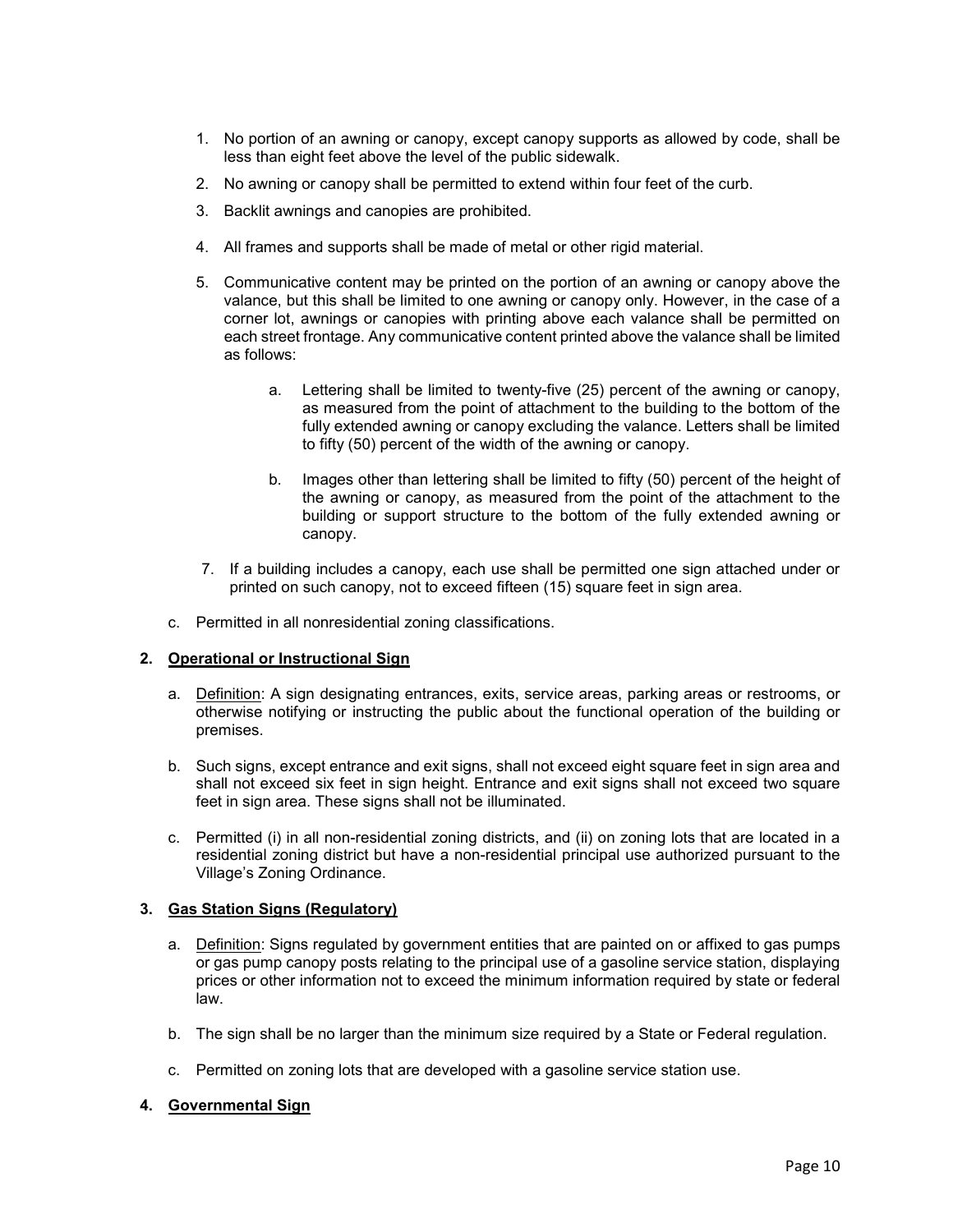- a. Definition: A sign established, erected, or maintained by, or by order of, any governmental agency or authority.
- b. Permitted in all zoning classifications.

## **5. Identification Sign**

- a. Definition: Signs consisting solely of house numbers and nameplates not exceeding two square feet in sign area for each residential, commercial, or industrial building.
- b. Permitted in all zoning classifications.

## **6. Official Flags**

- a. Definition: A flag of any nation or political subdivision.
- b. Such signs may only be displayed on flagpoles, and in residential zoning districts a flag shall not exceed twenty-four (24) square feet in area each.
- c. Permitted in all zoning classifications.

## **7. Political Election Sign**

- a. Definition: A temporary sign announcing or supporting political candidates or issues in connection with any national, state or local election.
- b. Notwithstanding any other provisions in this chapter, the following provisions shall apply to the size, placement and type of political signs.
	- 1. Political election signs shall not be placed within the public right-of-way.
	- 2. Such signs shall not be located within fifteen (15) feet of a street intersection.
	- 3. Such signs shall not exceed sixteen (16) square feet in sign area.
	- 4. Such signs shall not exceed eight feet in sign height.
	- 5. Banner signs, portable signs, and signs attached to fences or walls, are prohibited.
	- 7. Such signs shall not be attached to light posts, utility poles or trees.
	- 8. Such signs shall not be internally illuminated.
	- 9. Window signs shall not exceed two square feet per sign, not to exceed a total of sixteen (16) square feet per premises or twenty-five (25) percent window coverage.
	- 10. Political election signs shall not include flashing lights, mechanically moving parts or emit noise.
	- 11. Unless political election signs include on its face the name of the person or organization responsible for such signs, the owner of the private property on which such sign is located shall be deemed responsible for said sign.
	- 12. Such signs in violation of this section shall be removed by property owner or other responsible party within twenty-four (24) hours of notification.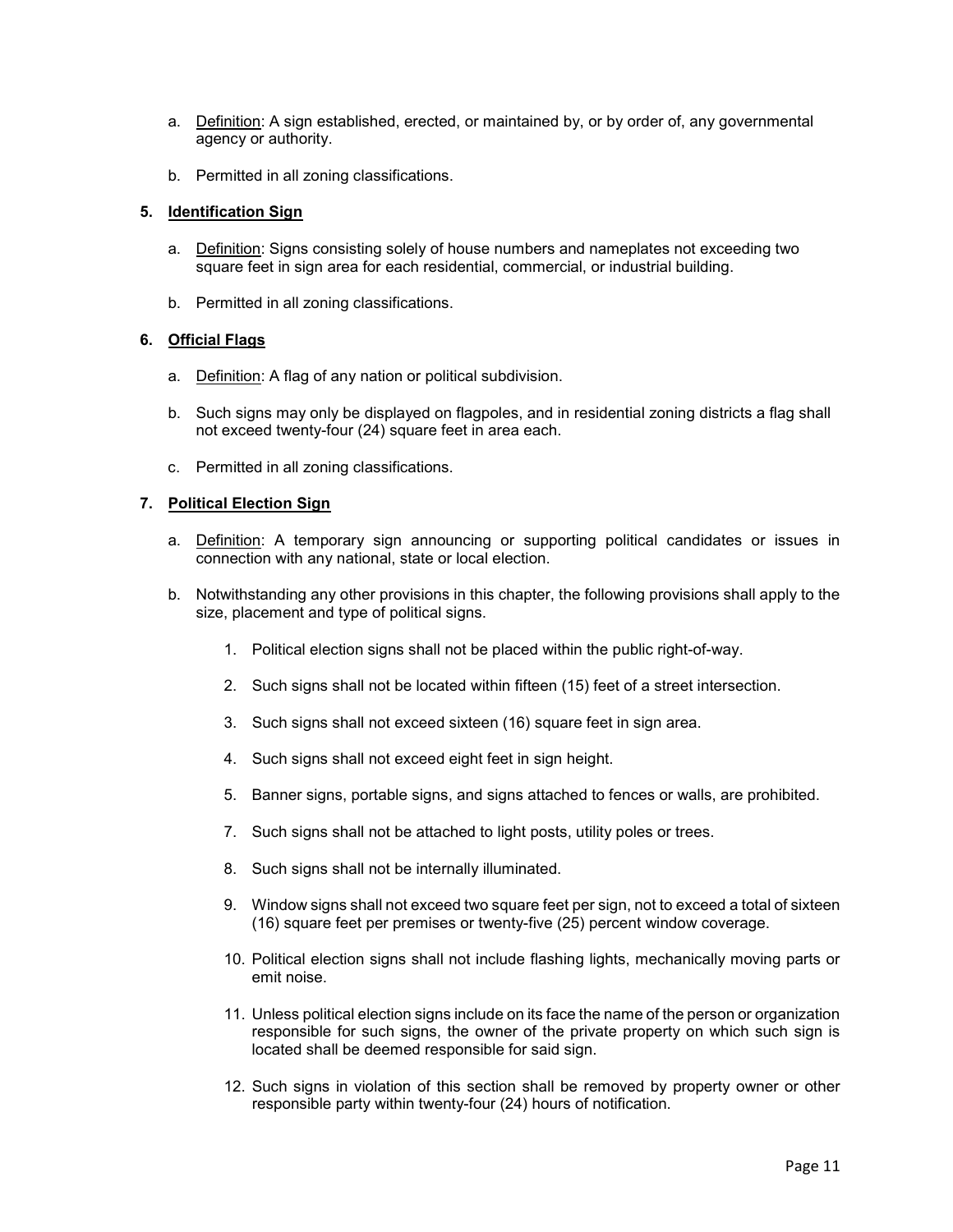- 13. Political election signs located within the right-of-way will be removed by the Village without notification.
- c. Permitted in all zoning classifications.

# **8. Political Message Sign**

- a. Definition: A sign other than a political election sign expressing a noncommercial message regarding an issue of political or public concern.
- b. No more than two such signs shall be permitted per zoning lot**.**
- c. Such signs shall not be located within fifteen (15) feet of a street intersection.
- d. No such sign shall exceed six square feet in sign area or six feet in sign height.
- e. Permitted in all zoning classifications.

# **9. Sandwich Board Signs**

- a. Definition: A freestanding portable sign constructed in an "A" type frame.
- b. Sandwich boards shall be permitted subject to the following:
	- 1. No more than one shall be permitted per zoning lot or business;
	- 2. Shall not be located in the right-of-way except in the Central Business or Central Business A zones;
	- 3. All signs shall be made of wood, water resistant synthetic wood, or plastic.
	- 4. Shall not be greater than six square feet in sign area;
	- 5. Shall not exceed four feet in sign height.
	- 6. Must be nonilluminated;
	- 7. Must be removed when business or use to which is pertains is not open; and
	- 8. Shall not impede foot or vehicular traffic.
	- c. Permitted in all nonresidential zoning classifications.

### **10. Symbols, Emblems, Plaques or Insignia**

- a. Definition: Symbols, insignias, commemorative plaques, or emblems.
- b. All such signs shall be flat wall signs not exceeding four square feet in sign area.
- *c.* Permitted in all non-residential zoning classifications and for non-residential uses allowed in residential zoning classifications by the Zoning Ordinance.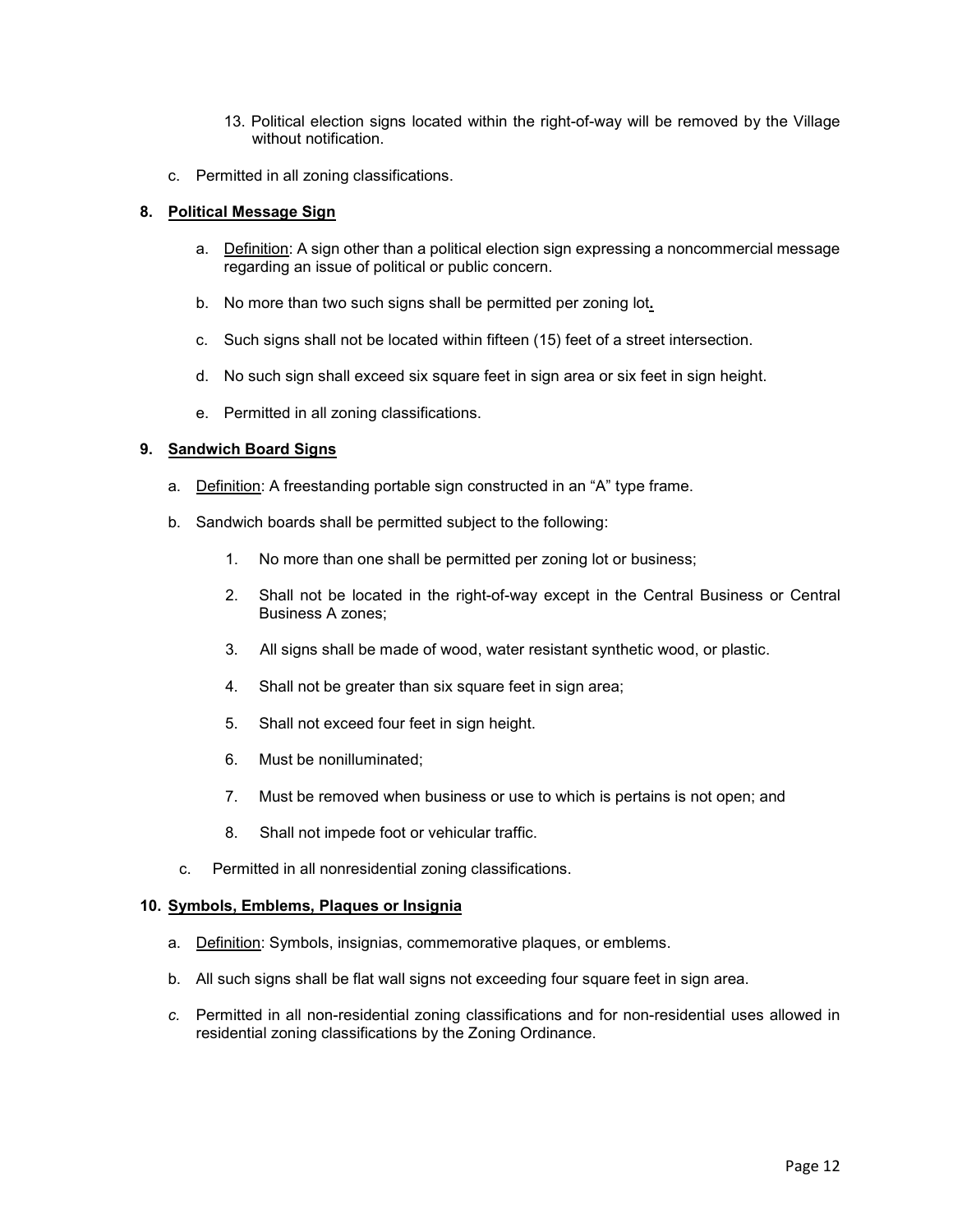## **11. Temporary Signs – Residential**

- **a.** Definition: A sign displayed on a temporary basis not to exceed 30 days, except signs classified as "Window Signs – Temporary / Nonilluminated" under Section 15.28.050(B)(16) of this Chapter.
- **b.** No such sign shall exceed ten square feet in sign area or five feet in height**.**
- **c.** No more than one such sign shall be permitted on a zoning lot at any given time.
- **d.** Such signs shall not be located within fifteen (15) feet of a street intersection.
- **e.** Temporary signs shall be made of wood, water resistant synthetic wood, plastic, or similar weather-resistant materials or affixed to the interior surface of a glass window.
- **f.** Temporary signs must be safely and securely anchored to the ground or to a building or structure. Temporary signs may not be affixed to the exterior of any window.
- **g.** Permitted in all residential zoning classifications.

## **12. Vehicular Sign**

- a. Definition: Signs on a motor vehicle operating in the normal course of business, which business is not primarily the display of signs.
- b. Permitted in all zoning classifications.

### **13. Warning Sign**

- a. Definition: Signs limited to messages of warning, caution or damage.
- b. Signs may be placed in areas of danger which are accessible to the public, utility companies or others. This sign's maximum size and sign height shall comply with any applicable federal and state regulations. Any signs not otherwise regulated by federal or state law shall comply with the sign size and height requirements for "Temporary Signs – Residential" set forth in Section 15.28.050(B)(11) of this Chapter.
- c. Permitted in all zoning classifications.

### **14. Window Signs: Permanent / Non-Illuminated**

- a. Definition: Signs affixed to the interior surface of a window or placed within twelve (12) inches of the interior surface of a window, so as to be seen and identified from outside by the public, or signs painted or lettered directly on a window. Nonilluminated window signs are signs having no illumination either directly or indirectly, including signs painted or lettered directly on a window.
- b. Such sign or signs shall not exceed twenty-five (25) percent of the total glass area of the window pane or glass door on which they are located. No such signs shall be permitted to be affixed to the exterior of any window, wall, or other exterior surface of the structure, and in no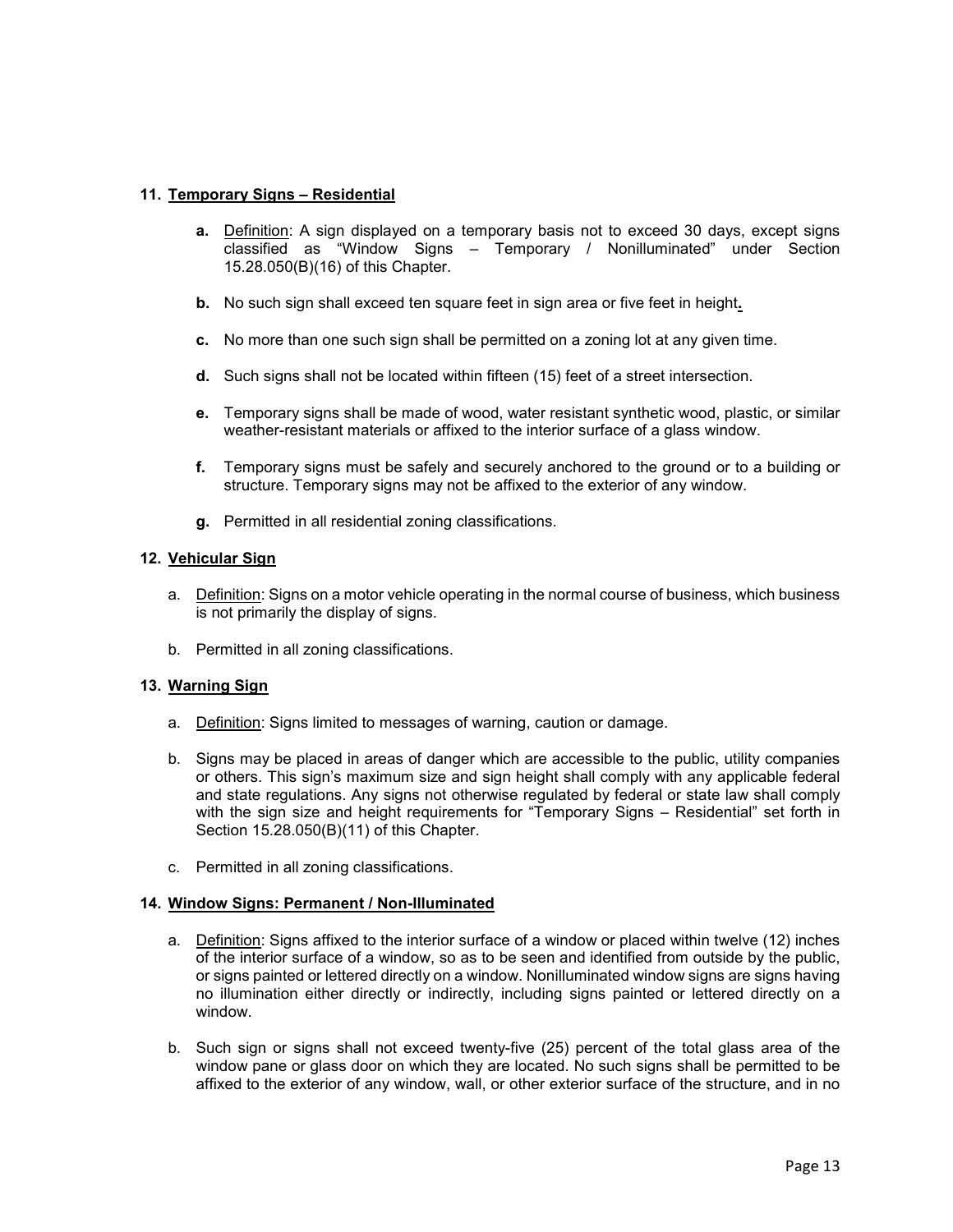event shall such signs obstruct or interfere with any window area required for light or ventilation under any applicable law.

c. Permitted in all non-residential zoning classifications and for non-residential uses allowed in residential zoning classifications by the Zoning Ordinance.

### **15. Window signs: Permanent / Illuminated**

- a. Definition: Signs affixed to the interior surface of a window or placed within twelve (12) inches of the interior surface of a window, so as to be seen and identified from outside by the public that are directly or indirectly illuminated, including "open" signs and other signs powered by electricity or battery.
- b. Such sign or signs shall not exceed twenty-five (25) percent of the total glass area of the window pane or glass door on which they are located; provided, however that permanent illuminated signs shall not exceed two (2) square feet in sign area and shall not flash. Such signs shall not be permitted to be affixed to the exterior of any window, wall, or other exterior surface of the structure, and in no event shall such signs obstruct or interfere with any window area required for light or ventilation under any applicable law.
- c. Permitted in all nonresidential zoning classifications.

## **16. Window signs: Temporary / Non-Illuminated**

- a. Definition: Signs affixed to the interior surface of a glass window and displayed for a temporary period not to exceed 30 days.
- b. Such sign or signs shall not exceed twenty-five (25) percent of the total glass area of the window or glass door on which they are located and, in any event, shall not exceed fifty (50) square feet in sign area. No temporary window signs shall be permitted to be affixed to the exterior of any window, wall, or other exterior surface of the structure, and in no event shall such signs obstruct or interfere with any window area required for light or ventilation under any applicable law.
- c. Such signs shall not be illuminated.
- d. Permitted in all nonresidential zoning classifications.

### **5.28.060 – Prohibited Signs**. The following signs shall be prohibited in all zoning classifications:

- A. No sign shall be erected or maintained at any location where, by reason of its position, wording, illumination, size, shape, or color, it may obstruct, impair, obscure, interfere with the view of, or be confused with, any authorized traffic control sign, signal, or device.
- B. No sign shall be located or use any word, phrase, symbol, shape, form, or character, in such manner as to interfere with moving traffic.
- C. No part of any sign attached to a building shall be erected to a sign height greater than that permitted for such building.
- D. Signs which may be, or may hereafter become, rotted, unsafe, or unsightly shall be immediately repaired or removed by the permittee or owner of the sign or upon notice by the Building Department.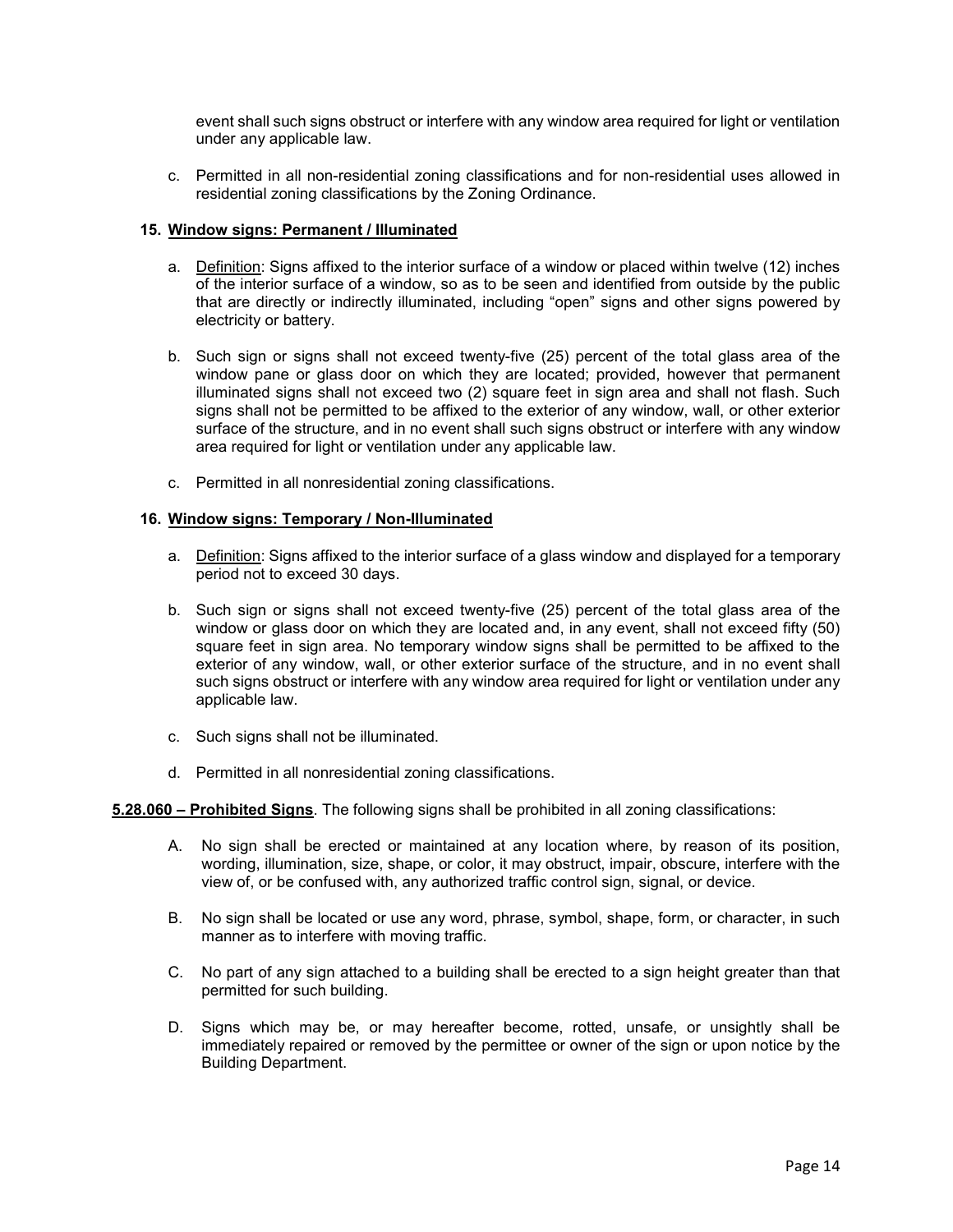- E. Except as expressly authorized by this Chapter (including with respect to awning and canopy signs, sandwich boards, and flat wall signs), no sign or part of any sign shall be erected in or over, or extended into or over, the public right-of-way except those signs established by, or by order of, any governmental agency. Any such signs not established by, or by order of, a governmental agency, may be removed by the Village without notice.
- F. No sign is permitted which includes flashing lights, mechanically moving parts, or noise emissions.
- G. No sign over four square feet in sign area may be suspended by chains, ropes or other nonmechanical means that readily permit the sign to swing or move freely.
- H. No obsolete sign shall be permitted.
- I. No vehicular sign attached or painted onto an inoperable or unlicensed motor vehicle in view of the public right-of-way or attached to or painted on a licensed motor vehicle which is parked or maintained in full view of the right-of-way or on the property to which the sign thereon refers for a period of more than thirty (30) consecutive days shall be permitted.
- J. Portable or unattached signs are prohibited, except for sandwich boards and attention attracting devices as permitted by this Chapter and except for signs that are worn or carried by a person.
- K. No sign shall be painted directly on the wall or roof of a building or directly on a fence or other accessory structure or directly on any paved surface other than required traffic control information on the pavement.
- L. No sign shall be located at the rear of premises facing a residential property.
- M. No sign shall be attached to a tree.
- N. No sign shall be attached to a fence or wall constructed in accordance with the Grayslake Fence Ordinance, except for street address numbers and residents' names no greater than two square feet.
- O. Except as provided in Section 5.28.050(A)(2), freestanding pole signs are prohibited.
- P. Off-premises advertising signs, which shall include any sign directing attention to a use, business, service, or commodity that is conducted, offered, or sold at a location other than the zoning lot on which the sign is located, are prohibited.
- Q. Neon or xenon type sign lighting is prohibited.
- R. Backlit box type wall sign.
- S. No signs shall be painted on or attached to benches, outdoor furniture, or similar items on either public or private property.
- T. No other sign not specifically permitted by this chapter shall be erected or maintained.
- U. Internally illuminated wall signs shall be prohibited except as expressly permitted by this Chapter.
- V. Illuminated window signs shall be prohibited except as expressly permitted by this Chapter.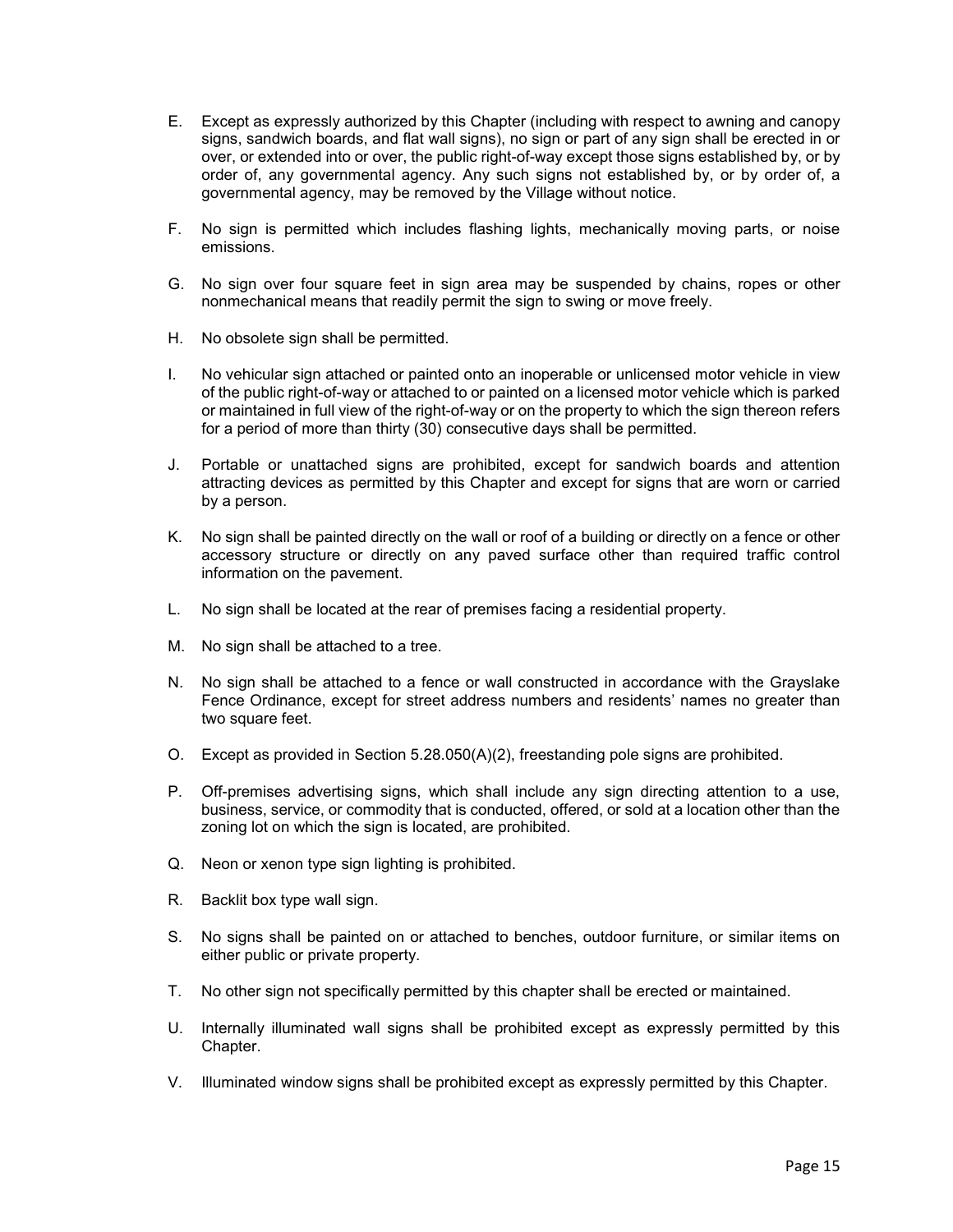### **15.28.070 – Nonconforming signs.**

"Nonconforming sign" means any sign that: (1) was lawfully maintained and had been lawfully erected in accordance with the provisions of all applicable prior sign, zoning, and other ordinances but did not conform to the limitations and standards established as of April 7, 1992 or such later date as the Village sign regulations had been amended; or (2) on the effective date of the ordinance codified in this chapter was lawfully maintained and had been lawfully erected in accordance with the provisions of all applicable prior sign, zoning, and other ordinances but does not conform to the limitations and standards established by the ordinance codified in this chapter in the zoning district in which the sign is located; or (3) on or after the effective date of the ordinance codified in this chapter was lawfully erected and maintained in accordance with the provisions of the ordinance codified in this chapter, but, by reason of further amendment to the ordinance after its effective date, does not conform to the limitations as established by the ordinance in the zoning district in which the sign is located.

- A. Authority to Continue. Except as provided in subsection B of this section, any nonconforming sign may be continued in its existing condition, subject to the following limitations:
	- 1. If the sign is damaged or destroyed by any means to the extent of more than fifty (50) percent of its replacement cost, such sign shall not be repaired, replaced, or restored except in strict conformity with this chapter;
	- 2. The sign shall not be altered, enlarged, or moved in any manner unless it thereafter is in strict conformity with this chapter;
	- 3. Notwithstanding the foregoing, the owner of a nonconforming sign may:
		- a. Perform normal maintenance and incidental repair or replacement of nonbearing sign elements and electrical wiring and fixture, provided that no such repair or replacement shall increase the degree of nonconformity of such sign; and
		- b. Change the message on such sign, provided that such change does not otherwise violate the provisions of this chapter.
- B. Termination of Nonconforming Signs.
	- 1. Except as provided in subsection (B)(2) of this section, any nonconforming sign, or any nonconforming element of a sign capable of change or discontinuance separate from other elements of the sign, that has not otherwise been terminated pursuant to this chapter, shall be terminated no later than the date provided in the following schedule:

| Original Value of Sign or Sign Element,<br>as Shown on, or Estimated from, Building<br>Permit | Removal Required Within Stated Period After the Effective<br>Date of Any Ordinance Whereby the Sign becomes<br>Nonconforming |
|-----------------------------------------------------------------------------------------------|------------------------------------------------------------------------------------------------------------------------------|
| Less than $$1,000$                                                                            | 1 Year                                                                                                                       |
| \$1,001 to \$4,000                                                                            | 2 Years                                                                                                                      |
| \$4,001 to \$7,000                                                                            | 3 Years                                                                                                                      |
| \$7,001 to \$10,000                                                                           | 4 Years                                                                                                                      |
| Over \$10,000                                                                                 | 5 Years                                                                                                                      |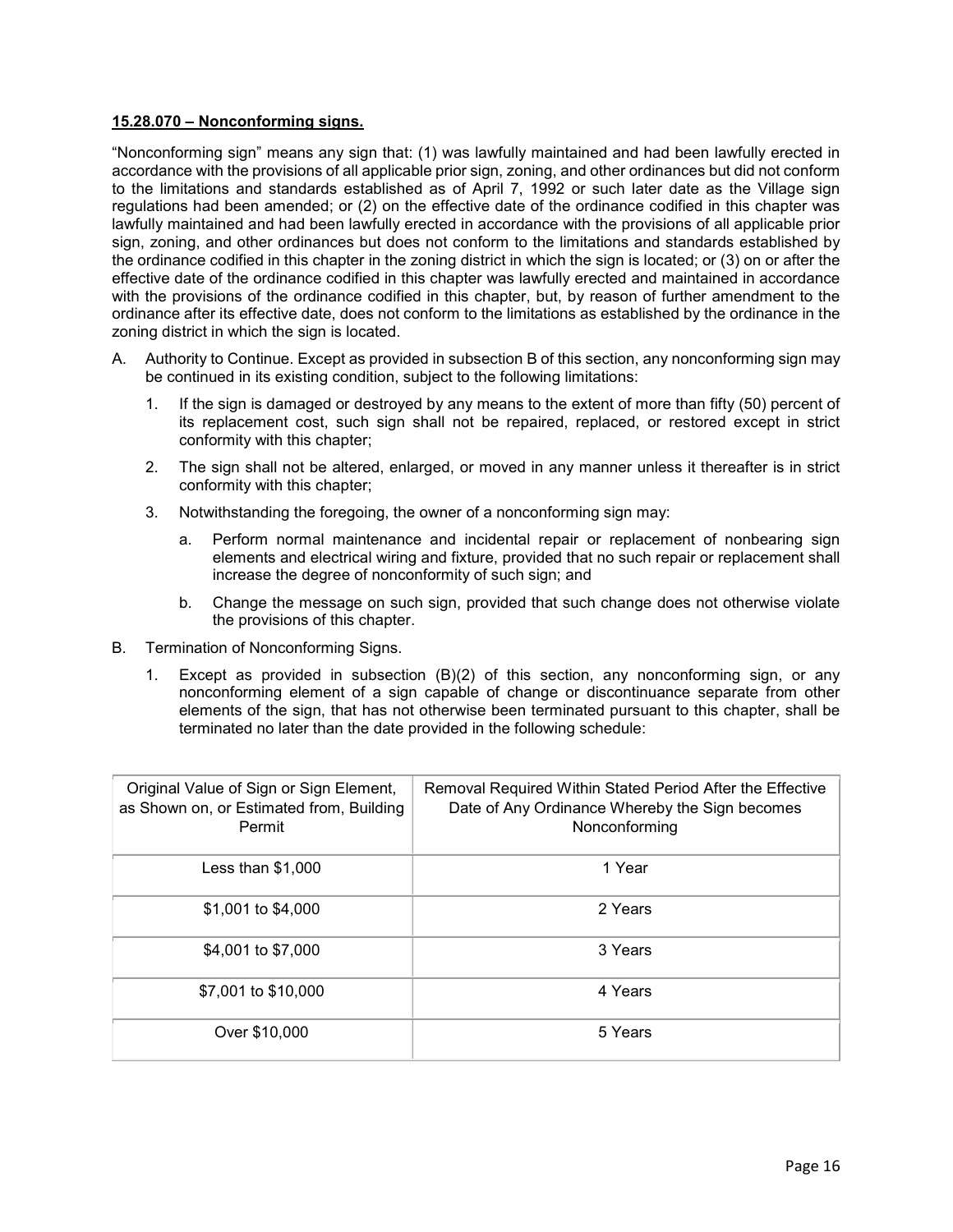Where no original value can be established, the Building Department's estimate of current depreciated replacement cost shall be used.

- 2. Notwithstanding the amortization schedule in subsection (B)(1) of this section, the owner of any nonconforming sign who has not fully depreciated such sign for federal income tax purposes may, upon delivery to the Village of all relevant tax returns to verify the depreciation of such sign, continue to use such nonconforming sign until the earlier of:
	- a. The time necessary to depreciate fully such sign for federal income tax purposes without altering the method of depreciation; or
	- b. Seven years after the effective date of the ordinance provision that rendered the sign nonconforming.
- C. Notice and Appeal.
	- 1. The Building Department shall give written notice to the owner(s) of any nonconforming sign of termination provisions of this section (the "N/C sign notice"). The N/C sign notice shall be sent via certified mail (return receipt requested) and, if the Building Department so decides, by any other appropriate means.
	- 2. Unless the sign owner delivers to the Building Department satisfactory evidence of the original value of the nonconforming sign within thirty (30) days after the N/C sign notice, the Building Department shall determine the estimate of the current depreciated replacement cost of the nonconforming sign for purposes of determining when a nonconforming sign must be removed under this section.
	- 3. Within thirty (30) days after the timely receipt of any evidence of the original value of a nonconforming sign, the Building Department shall notify the owner of such sign whether such evidence is accepted, conditionally accepted, or rejected (the "valuation review notice"). The valuation review notice shall be sent via certified mail (return receipt requested) and, if the Building Department so decides, by any other appropriate means.
		- a. If accepted, the valuation review notice shall set forth such acceptance, as well as the removal date for the nonconforming sign based on the original value and the terms of this section;
		- b. If conditionally accepted, the valuation review notice shall set forth the deficiencies in the valuation evidence, the conditions under which the owner's valuation evidence is accepted, and the removal date for the nonconforming sign based on the original value and the terms of this section. In addition, the valuation review notice shall require the owner's acceptance of the conditions within thirty (30) days, or else the evidence of original value shall be deemed rejected.
		- c. If rejected, the valuation review notice shall state that the valuation evidence has been rejected, the reasons therefor and the Building Department's estimate of the current depreciated replacement cost for the sign, as well as the removal date for the nonconforming sign based on such estimate;
		- d. In addition to the information required pursuant to subsection  $(C)(3)(a)$ , (b), or (c) of this section, the valuation review notices shall notify the owners of nonconforming signs of their right to appeal the decision set forth in the valuation review notice to the Board of Trustees of the Village, as well as the procedures for such appeal.
	- 4. Appeals.
		- a. The owner of any nonconforming sign may appeal the decision set forth in any valuation review notice by filing a written notice of appeal with the Village Clerk within thirty (30) days after delivery of the valuation review notice. The notice of appeal shall state the basis for such appeal, and shall include any relevant documents, records, or other materials in support of such appeal. In addition, the Building Department shall provide the Village Board with the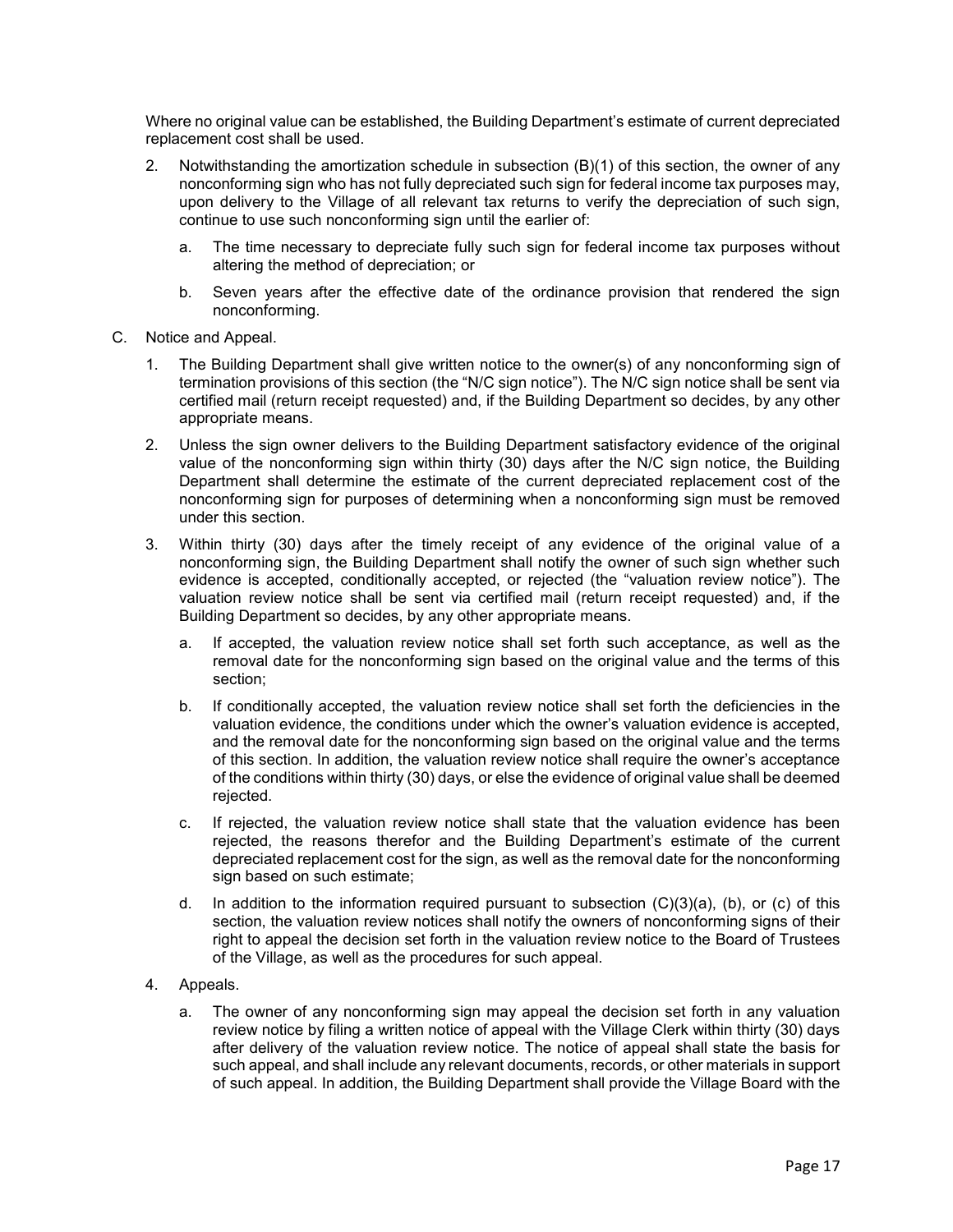N/C sign notice, the valuation review notice, and any other relevant information within seven days after the receipt of the notice of appeal.

- b. Based on a review of the materials provided with the notice of appeal and the information from the Building Department, the Board of Trustees shall decide within thirty (30) days after the filing of the notice of appeal whether to affirm, modify, or reverse the decision of the Building Department. If the Board of Trustees does not act on the appeal within such thirty (30) day period, the decision of the Building Department as set forth in the valuation review notice shall be deemed approved.
- c. Any appeal of the Board of Trustees decision shall be in accordance with the Administrative Review Procedures of the Illinois Code of Civil Procedures, as they may be amended from time to time.
- D. Exception. Notwithstanding anything to the contrary under this Section 15.28.070, to the extent that a nonconforming sign is subject to 735 ILCS 30/10-5-5(b), the amortization provisions of this Section shall not apply.

## **15.28.080 – Enforcing officer—Powers and duties.**

- A. Appointment of the Enforcing Officer. The Building Department shall enforce the provisions of this chapter.
- B. Duties of the Enforcing Officer. The Building Department shall examine all applications for permits for the erection of new signs, shall record and file all applications for permits with any accompanying plans and documents, shall inform owners of nonconforming signs and the nature of the nonconformance and the date of removal or compliance, and shall make periodic reports to the Village Board of Trustees.

#### **15.28.090 – Permits required—Applications—Limitations—Revocation.**

- A. Permits Required. Except as otherwise expressly indicated in this chapter, it is unlawful for any person to erect, alter or relocate within the Village any sign that requires a permit without first obtaining a permit from the Building Department and paying the appropriate fee as set forth in Chapter 3.08; provided, however, that if another governmental entity with jurisdiction requires that a sign be relocated, no fee shall be charged as long as the sign is relocated on the same zoning lot. All illuminated signs shall, in addition, be subject to all the applicable electrical code provisions and the permit fees required thereunder. No permit shall be required for changing letters or the message on any sign in a manner that does not change the functional classification of the sign, for repainting of an existing sign, or for replacement of a sign face by the same advertiser due to breakage and/or deterioration of the sign face.
- B. Applications. Any person desiring such a permit shall file application therefor upon a form provided by, or otherwise acceptable to, the Building Department, which shall contain or have attached thereto the following information:
	- 1. Name, address, and telephone number of the applicant;
	- 2. A map drawn to scale showing the location of the building, structure or lot on which the sign is to be attached or erected, and showing the position of the sign in relation to buildings and streets;
	- 3. A plan drawn to scale showing the rendered design of the sign, the materials to be used, the method of construction, and the means of attachment to the building or ground;
	- 4. The cost of constructing the sign;
	- 5. The name of the person, firm, corporation, or association erecting, altering, or moving the sign;
	- 6. Written consent of the owner of the land or building on which the sign is to be erected, altered or relocated.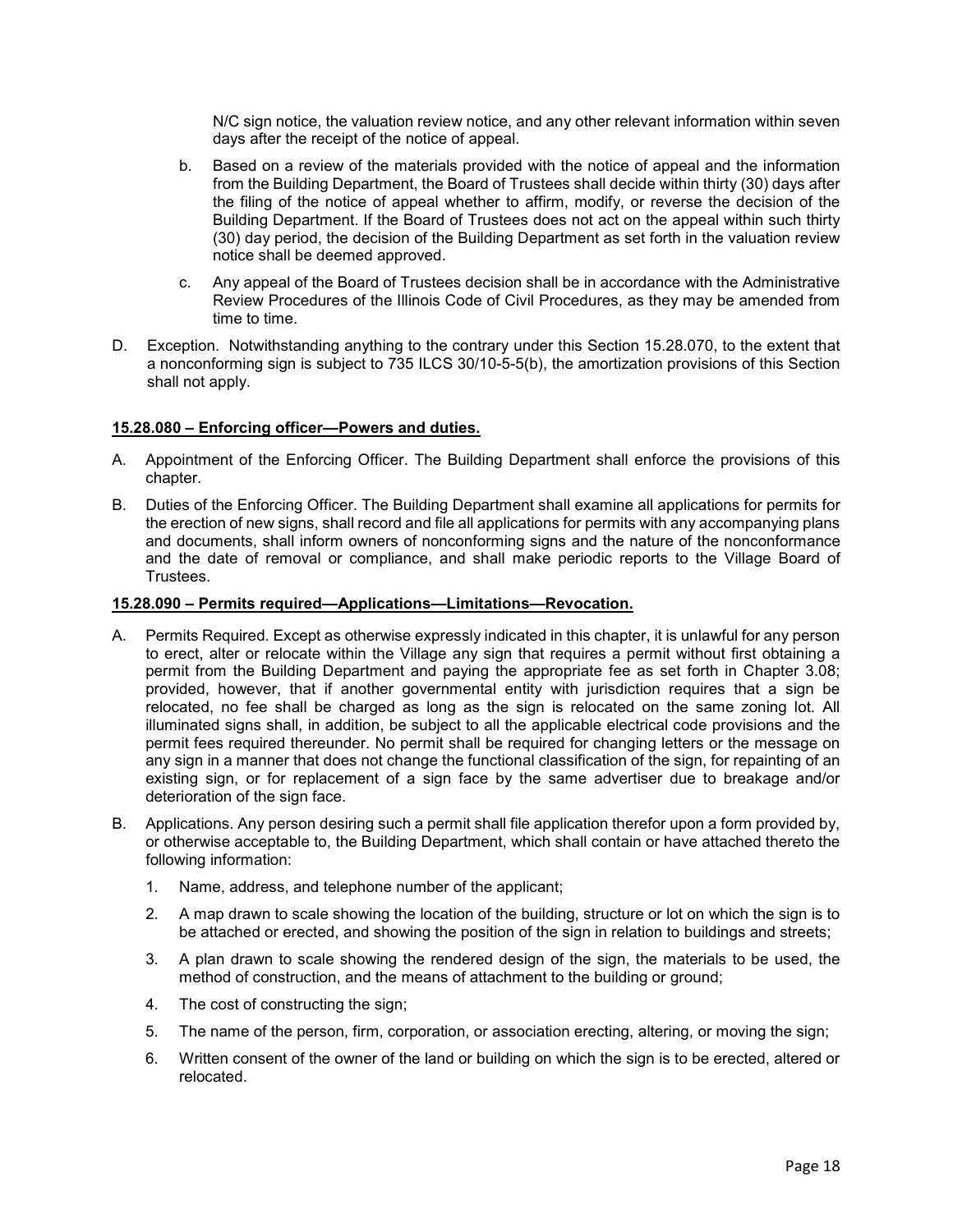7. Any other information which the representative of the Building Department shall require in order to show full compliance with this chapter and all of the other applicable ordinances of the Village.

Upon submission of a completed sign permit application the Building Department shall issue the requested permit if the proposed sign meets all applicable requirements of this Chapter 15.28 and all other applicable provisions of this code.

C. Revocation or Termination of Permits. All sign permits hereafter issued by the Village and all sign permits issued by the Village prior to the effective date of the ordinance codified in this chapter, are revocable at any time by the Building Department if the Building Department finds noncompliance with this chapter or any other provisions of this code, and such noncompliance is not corrected within twenty (20) days after written notice by the Building Department to the permittee, with a copy to the Village Manager.

## **15.28.100 – Enforcement—Violation—Penalty.**

- A. Unsafe and Unlawful Signs. If the Building Department shall find that any sign is unsafe or insecure, or is a menace to the public, or has been constructed or erected, or is being maintained in violation of the provisions of this chapter or other provisions of this code, the Building Department shall give written notice to the permittee thereof or to the owner of the premises as shown on the most recent tax rolls. If the permittee or owner fails to make corrections or fails to remove or alter the sign within twenty (20) days, after said notice, the sign may be removed by the Building Department at the expense of such permittee or owner, and such expense shall be a lien on the real property upon which such sign is located. However, the Building Department may cause any sign which is an immediate and imminent peril to persons or property, to be removed summarily with or without notice.
- B. Violation and Remedies.
	- 1. Violation. The violation of or failure to comply with any of the provisions of this chapter, or the erection, use, or display of any sign not in compliance with all of the provisions of this chapter, shall be and is declared to be unlawful.
	- 2. Injunction. The Village, through its authorized agents, may initiate injunction or abatement proceedings or other appropriate action in a court of competent jurisdiction against any person who violates or fails to comply with any provisions of this chapter or against the erector, owner, or user of any unlawful sign or owner of the property on which an unlawful sign is located, to prevent, enjoin, abate, or terminate violations of this chapter or the erection, use, or display of an unlawful sign.
	- 3. Penalty.
		- a. Any person, persons, firm, or corporation adjudged guilty of violating any of the provisions of this chapter, including (without limitation) a failure, neglect, or refusal to comply with a notice given pursuant to the provisions of this chapter or to comply otherwise with the provisions of this chapter, shall be fined not more than five hundred dollars (\$500.00) for each offense. Proceedings may be commenced by warrant, arrest, or summons, whether by ticketing or any other means. Each day the violation continues shall be considered a separate offense.
		- b. The owner or tenant of any building, structure, sign, premises, or part thereof, and any person, persons, firm, or corporation who commits, participates in, assists in, or maintains such violations may each be found guilty of a separate offense and subject to the above penalties.
	- 4. Removal of Signs from Public Property. Upon determination by the Village that a sign has been installed or maintained in violation of the provisions of this chapter within any public right-of-way or other Village property, the Village may summarily remove the offending sign and process and impound the sign as unclaimed property. The owner of the impounded sign shall have five days in which to reclaim his/her impounded property after which the offending sign will be disposed of by the Village. Appointments to pick up impounded property may be arranged through the Building Department during normal business hours. If after five days, the sign owner fails or refuses to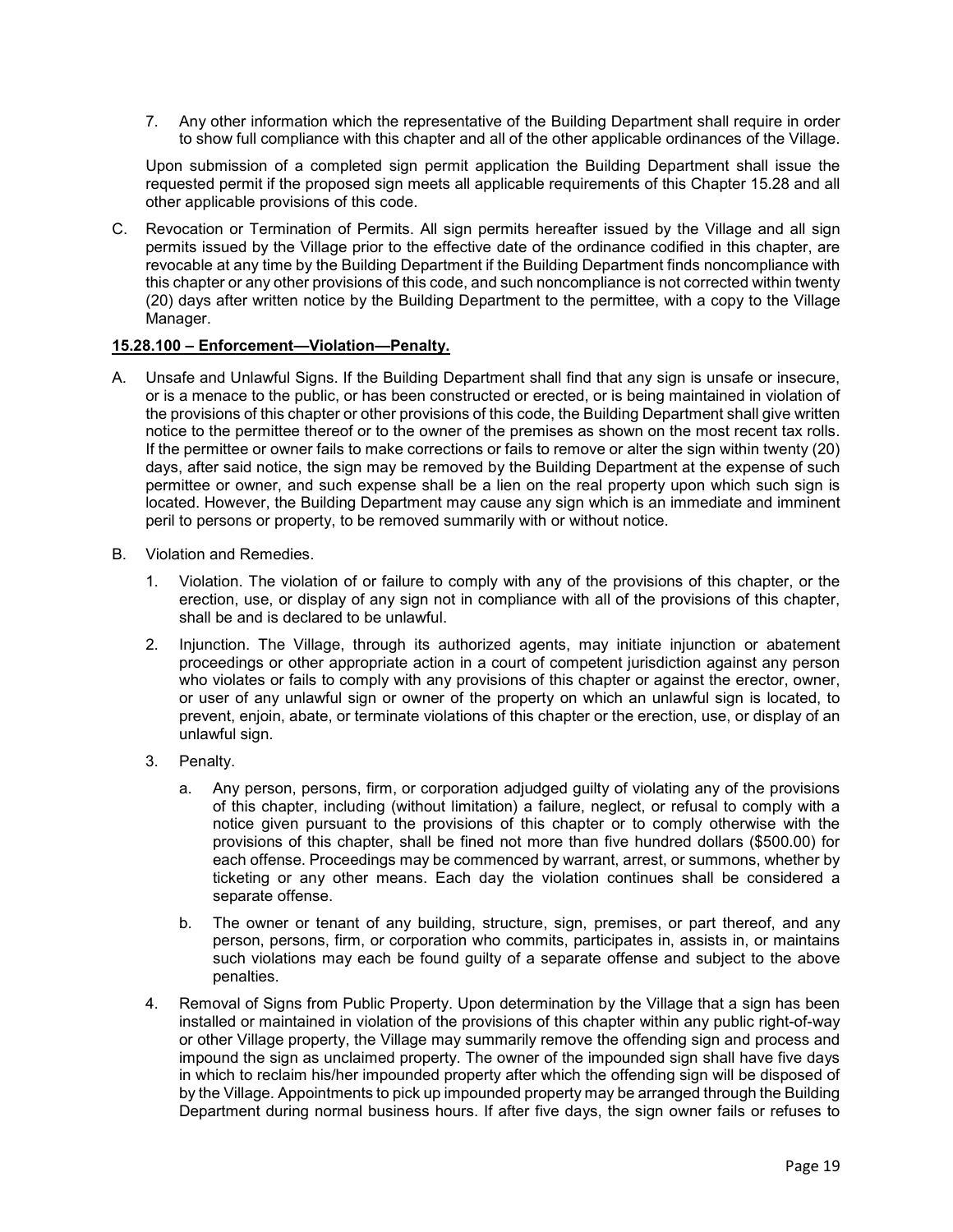reclaim his/her impounded property, the Village may dispose of the sign as it so chooses, and the sign owner will have no recourse against the Village for the loss of its unclaimed property.

## **15.28.110 – Appeals.**

A. Jurisdiction.

The Plan Commission/Zoning Board of Appeals ("PCZBA") shall be vested with jurisdiction and authority to make findings and recommendations to the Village Board of Trustees regarding the review of administrative decisions, rulings, interpretations, and actions (collectively a "Decision") made pursuant to this Chapter.

B. Notice of Appeal.

Any person who has been aggrieved by an adverse Decision of the Building Department or any other officer, department, board, or bureau of the Village of Grayslake acting pursuant to this Chapter may submit a notice of appeal to the Village Clerk within 45 days after the date of the Decision complained of. The notice of appeal shall identify the Decision being appealed, state the date of such Decision, and specify the grounds for the appeal. The Clerk shall promptly transmit the notice of appeal to the PCZBA, which shall fix a time for a hearing, give due notice thereof to the parties, conduct a hearing, and make a recommendation to the Village Board of Trustees within a reasonable time.

C. Criteria for Decision.

Based on the evidence presented at the hearing, the PCZBA shall determine whether or not the Decision complained of is in accordance with the requirements of this Chapter and shall transmit its findings and recommendation to the Village Board of Trustees. In the case of an appeal from denial of a sign permit application, the PCZBA may recommend that the permit be granted on appeal if the PCZBA finds that: (1) the proposed sign substantially conforms to the requirements of this Chapter, and (2) to the extent the sign does not strictly conform to this Chapter, it is consistent with this Chapter's purpose and intent and will not be detrimental to nearby property owners or create a hazard to public safety.

The Village Board of Trustees will consider the PCZBA's recommendation and thereafter affirm or reverse the Decision complained of. If the Decision is reversed, the Board of Trustees shall direct that a sign permit be issued, with or without conditions, or such other action taken as is necessary in accordance with its decision.

### **15.28.120 – Variances.**

## A. Jurisdiction.

The PCZBA shall be vested with jurisdiction and authority to recommend to the Village Board of Trustees that variations be granted from the provisions of this chapter with respect to particular cases involving practical difficulties or particular hardship in carrying out the strict letter of the regulations contained in this chapter.

- B. Applications; Criteria for Decision.
	- 1. An applicant for variance from the requirements of this chapter shall submit sketches, drawings, or photographs of the property and the proposed sign, and shall explain in a written petition in what manner the sign varies from the provisions of this chapter and why a variance for the proposed sign is needed.
	- 2. The PCZBA may recommend to the Village Board of Trustees that a variance be granted from the provisions of this chapter only if the PCZBA finds that: